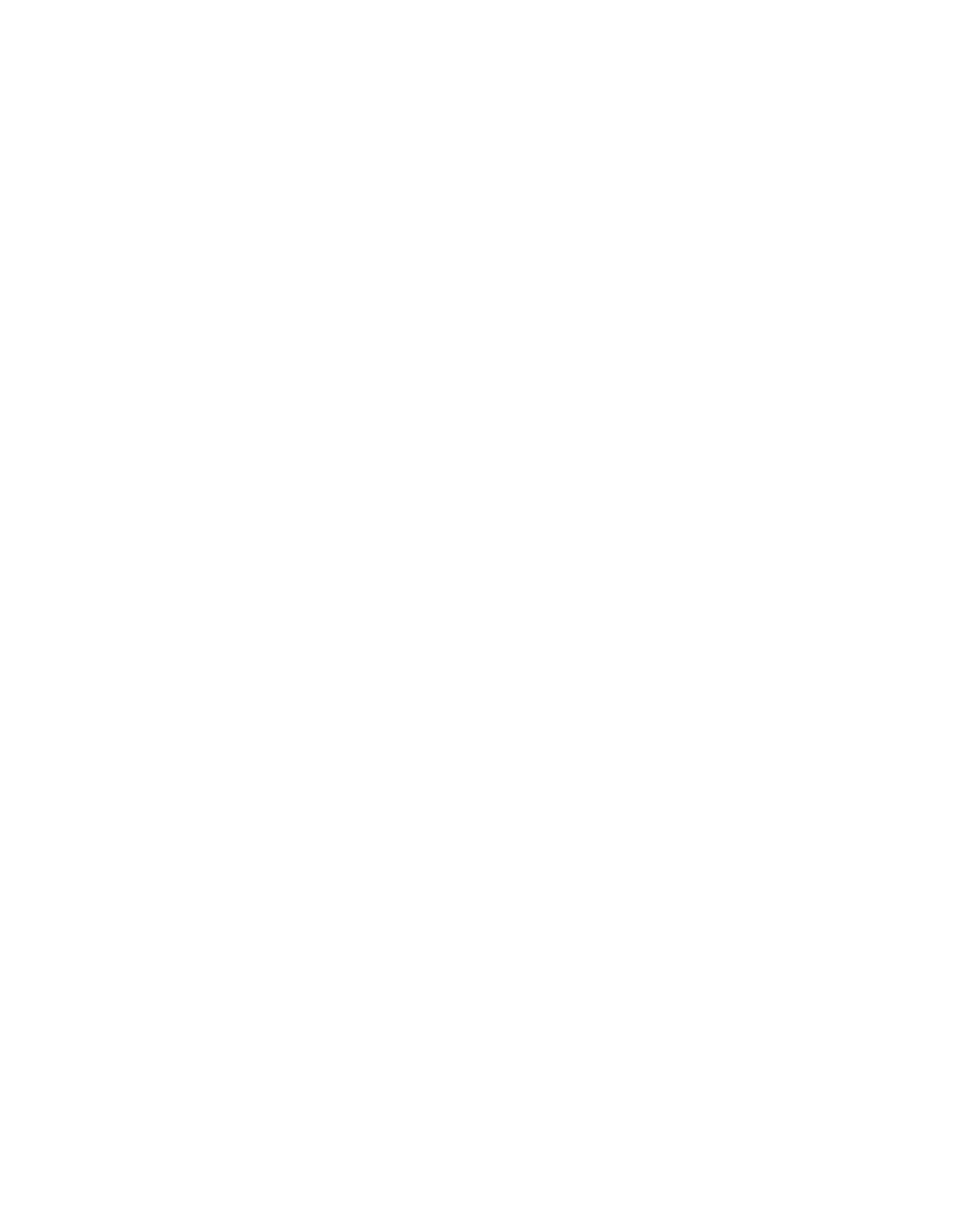### **Contents**

| Question 3. What pressures are owners of industrial properties facing to convert to non-industrial uses; |  |
|----------------------------------------------------------------------------------------------------------|--|
|                                                                                                          |  |
|                                                                                                          |  |
| Question 5. What tools (programs, projects, regulatory mechanisms) have been developed to retain         |  |
|                                                                                                          |  |
|                                                                                                          |  |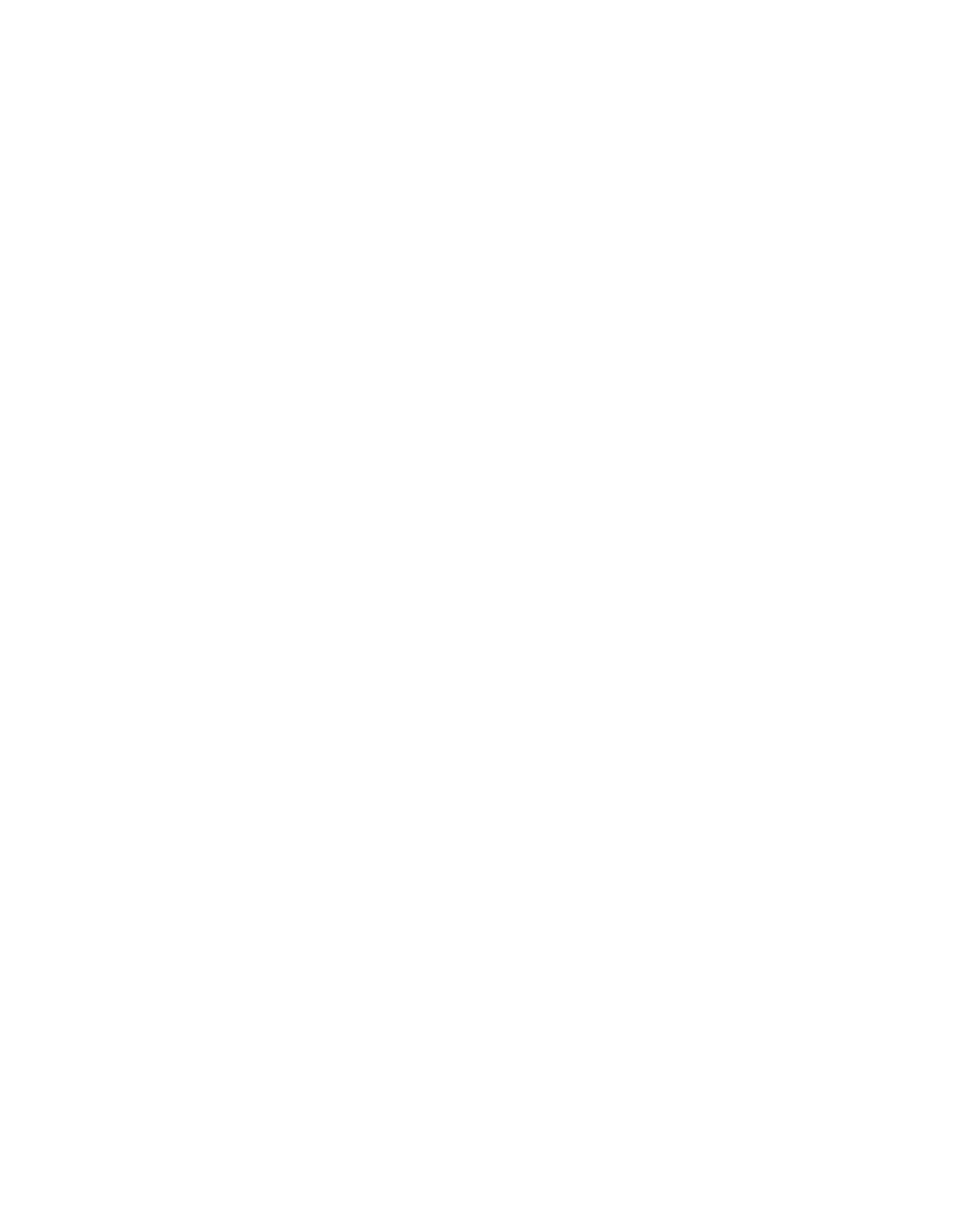## **Introduction**

Approximately 12 percent of the land in the city of Seattle is zoned Industrial (IG1, IG2, IC, or IB). The City (in its Comprehensive Plan) recognizes the key role that industrial lands play by providing locations for family wage industrial jobs. Because of this, the City has made a commitment to protect its industrial lands from conversion to non-industrial uses and incompatible adjacent uses.

However, the City's industrial lands are under pressure to be converted to non-industrial uses because they are typically inexpensive relative to other lands in the city. In many cases industrial lands have few improvements, which translates into low demolition costs. They are also some of the few large, flat parcels, which do not require property consolidation (City of Seattle, 2005).

Allowing conversions of industrial lands from industrial uses to office or commercial uses results in the loss of opportunity for industrial land users and produces a secondary effect of incentivising investors to buy land with the expectation that non-industrial uses will be allowed on their property sometime in the future. This speculation has the effect of driving up land prices and thus rents. The consequence is often displacement of industrial users who cannot afford the inflated rents.

Another secondary effect is the potential for conflicts between industrial uses and lower intensity residential, office, or retail uses. Conflicts can arise from the traffic, dust, noise, odor, or hour of operation associated with industrial uses. These conflicts often generate complaints from nearby nonindustrial users.

In recognition of the importance of the City's industrial lands, the pressures that industrial lands face, and the potential for conflicts between industrial and non-industrial land uses, the City's Department of Planning and Development (DPD) is developing a comprehensive strategy for industrial lands. The strategy will identify industrial lands for protection and establish policies and implementation measures to protect those lands for industrial uses.

As an initial step toward creating a comprehensive industrial lands strategy, DPD has retained ESA Adolfson to conduct an investigation of other comparable U.S. cities to determine if their industrial lands are facing similar conversion pressures, what type of future demands they are expecting from their industrial sector, and what strategies they are implementing to address conversion pressures. This report summarizes a series of phone interviews made to eight other North American cities. It is meant to complement and add to a previous comparison of industrial land strategies completed by Seattle Planning Commission staff in 2005.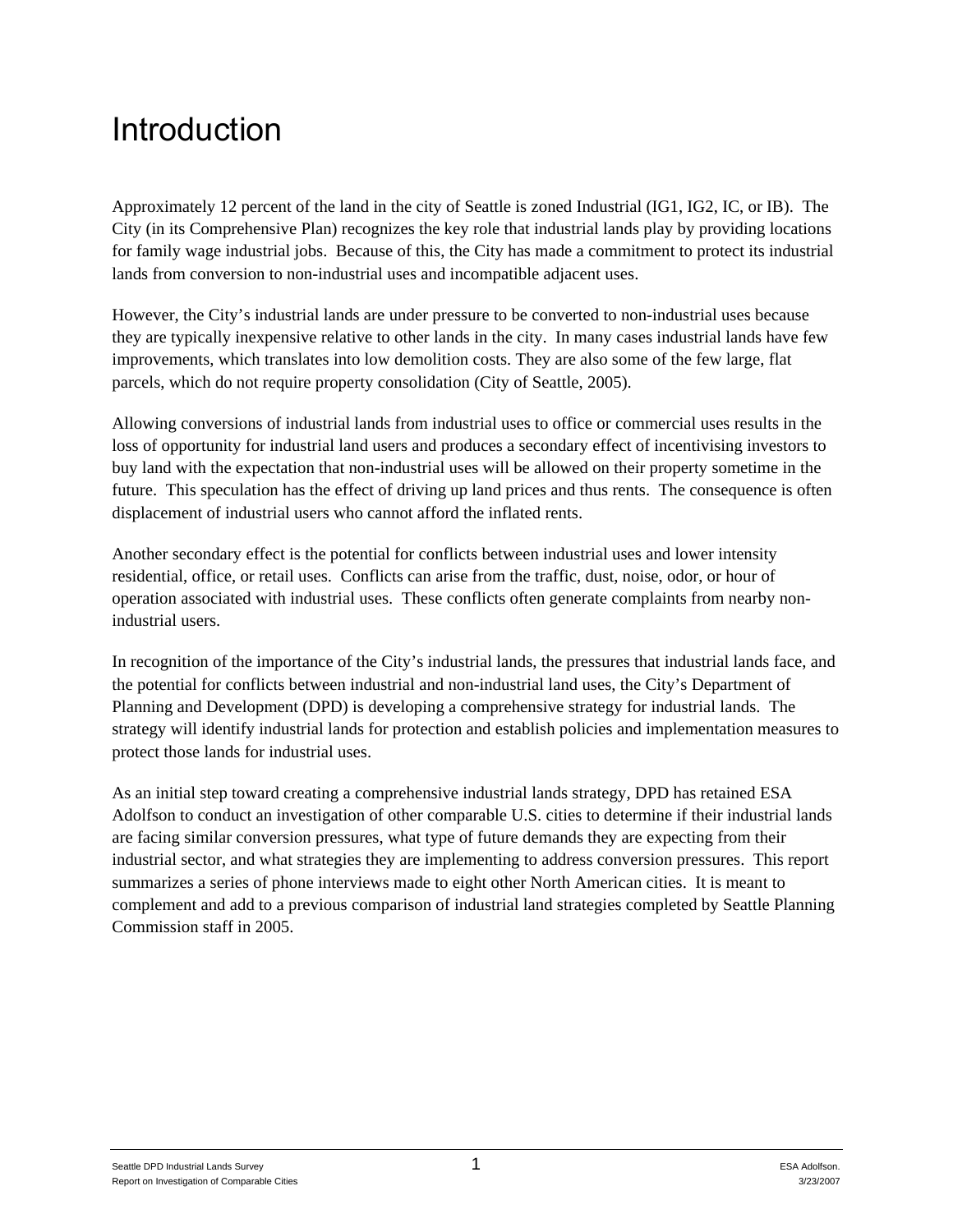# **Methods**

Information for this investigation was collected from eight North American cities selected because of similarities in size, geography, land use patterns, or development history. DPD proposed six of the cities and ESA Adolfson staff developed a list of the others. The cities also represent regional and national perspectives. The eight cities selected for this study were:

| $\pm$ | Portland, Oregon            | 5. | Chicago, Illinois          |
|-------|-----------------------------|----|----------------------------|
| 2.    | Vancouver, British Columbia | 6. | Minneapolis, Minnesota     |
| 3.    | San Francisco, California   | 7. | Boston, Massachusetts      |
| 4.    | Los Angeles, California     | 8. | Philadelphia, Pennsylvania |

Information for this study was collected from a series of telephone interviews with City staff, asking each to discuss specific questions regarding the issues facing their industrial lands and the strategies they have employed to preserve their industrial land uses. The telephone interviews were conducted in December 2006 and January of 2007. The interview questions were largely developed by DPD with input from ESA Adolfson. The questions included:

- 1. What are the long-term employment trends in the industrial sector?
- 2. What are the vacancy rates for industrial properties?
- 3. What pressures are owners of industrial properties facing to convert to non-industrial uses; what are water-dependent industries in particular facing?
- 4. What policies have been put into place to encourage emerging industries?
- 5. What tools (programs, projects, regulatory mechanisms) have been developed to retain existing industrial landowners and attract new industrial uses?

The results from the phone interviews are reported in the following section. Where City staff respondents were unable to answer question or where additional information was available, responses were augmented with a review of relevant and available plan and policy documents as well as an overview of their respective industrial zoning regulations.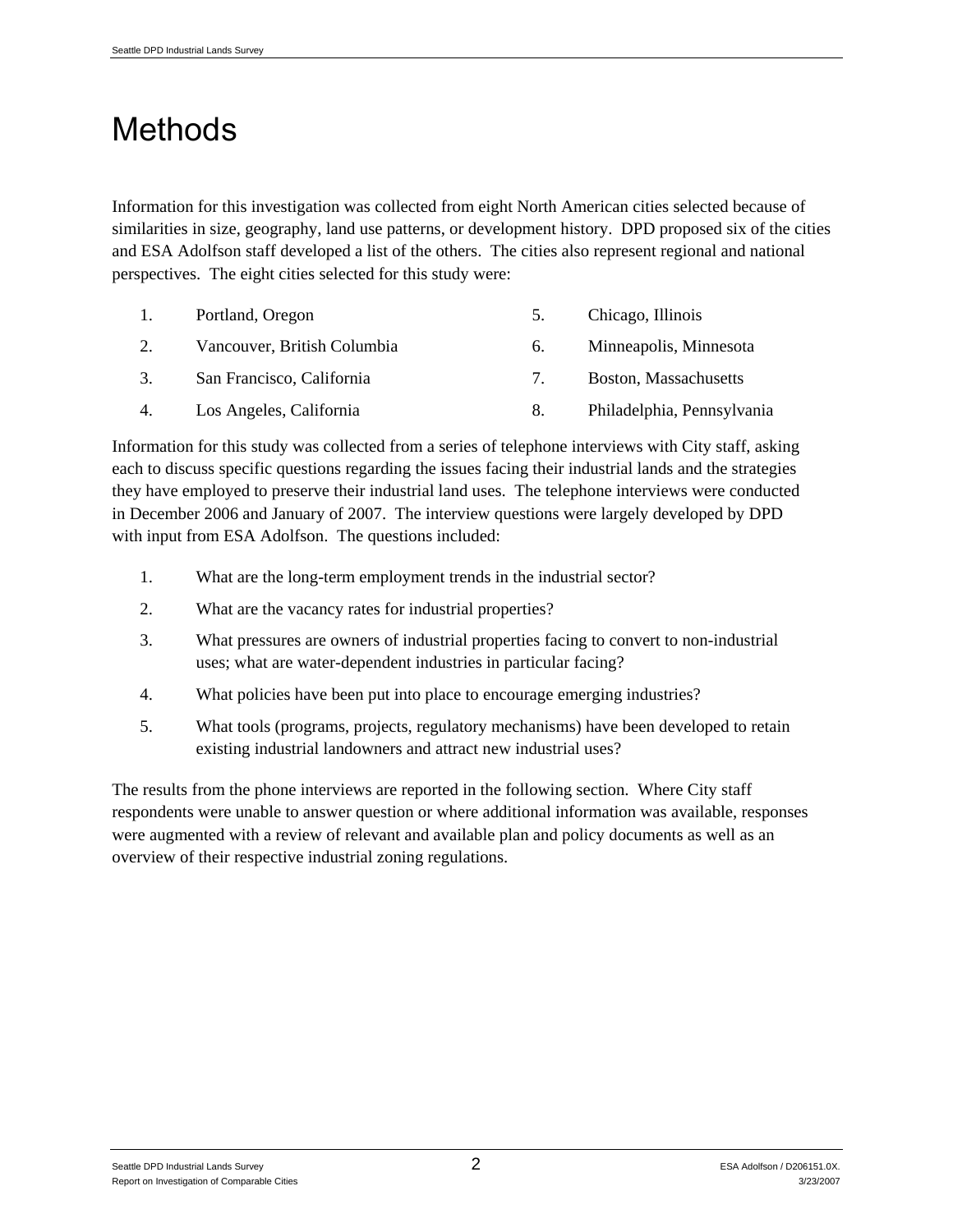# Results

In general, our findings indicate that all of the cities with whom we have had conversations are experiencing pressures to convert industrial lands to other uses. Most note an historical trend of a loss of industrial lands and a relatively recent acknowledgement of their value and an attempt to reverse or at least slow the rate of conversion.

Another frequently mentioned aspect of interest was that speculation on land use conversion in industrial areas is putting pressure on land prices, making it difficult for manufacturing businesses to stay in businesses and new manufacturing businesses to locate. Also, some respondents indicated that in addition to pressures to convert to residential, retail, and office uses, pressure is also coming from institutional uses (such as schools). Institutional users are also looking for large, flat parcels with access to transportation routes.

Most of the cities either have some type of strategy in place for addressing conversion and conversion pressure or are in the process of developing a strategy. Current and planned strategies include both regulatory and non-regulatory means. Our results indicate that most of the cities employ similar forms of zoning regulations as Seattle. Two notable exceptions are Chicago and Boston. Chicago's PMDs, aim to limit zoning changes and Boston's waterfront zoning designations apply a specific regulatory regime to waterfront industrial areas. Additionally, most of the cities included in this survey utilize special overlay or neighborhood districts with specific regulatory approaches. Some of these may include more innovative strategies. Further in-depth research could prove valuable.

Non-regulatory or incentive based measures include a wide range of strategies that fit into several general categories:

- a. Identification of industrial land areas where preservation efforts should be focused;
- b. Development of tax incentives or loans for existing or new industrial businesses;
- c. Coordination with other agencies and/or industrial councils and non-profits to create more comprehensive strategies;
- d. Public investment in infrastructure, brownfield development, workforce training;
- e. Development of comprehensive land use strategies aimed at retaining industrial lands for manufacturing by allowing more flexibility in the zoning regulations; or
- f. Ongoing data gathering programs to tract trends and progress of strategies.

#### **Question 1. What are the long-term employment trends in the industrial sector?**

The responses to this question indicate that most cities have gone through or are going through a transformation in the types of manufacturing occurring on industrial lands. In general heavy manufacturing and natural resource-based industries are being replaced by lighter and more specialized industries. Many of the respondents did not have specific industrial forecast estimates. In these cases, we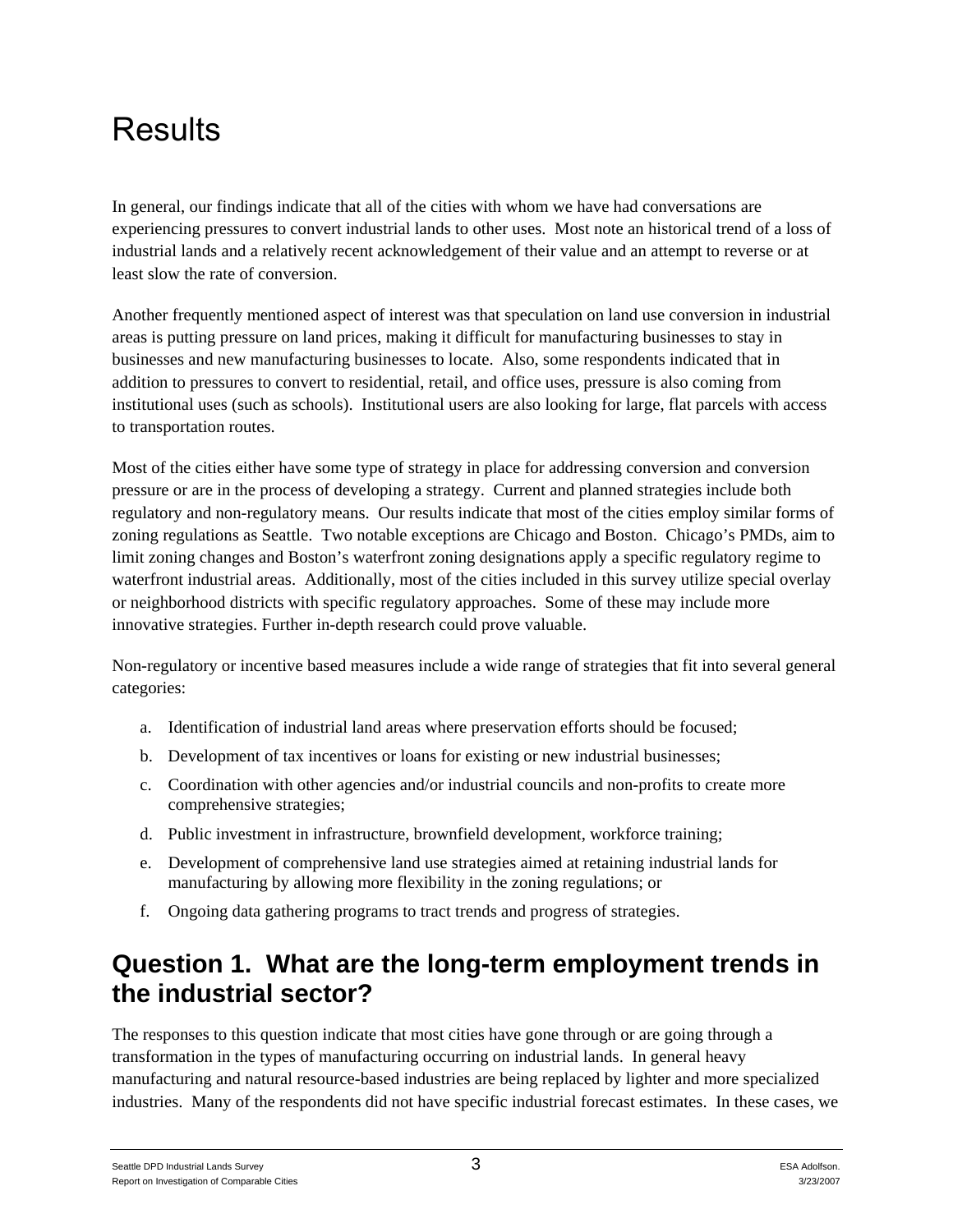attempted to provide a snapshot of industrial economic conditions indicating possible future performance, based on the interview responses and reviews of available documents.

**Portland, OR.** According to City staff, 20-year industrial job growth in the Portland Metro area (Metro) is approximately triple the national average. Metro's regional 2000-2030 forecast projects 1.5 percent annual job growth in transportation, 1.6 percent in wholesale trade, and 0.8 percent in manufacturing. In order to accommodate expected future industrial growth, Portland Metro added 4,000 industrial acres to the urban growth boundary in 2002 and 2004.

Portland's Regional Industrial Lands Study for the Portland and Vancouver Metropolitan Area (1999) found that by 2020 approximately 90,000 new jobs will require industrial lands and approximately 64.6 million square feet of industrial building space will be needed to accommodate those jobs

**Vancouver, BC.** Total employment in Vancouver has been growing steadily over the last 30 to 40 years, but there have been dramatic changes in the types of jobs. Traditional heavy industries have declined while new jobs in personal and business services have expanded sharply. After this gradual decline of more traditional industries, especially forest products, a number of areas have been redeveloped.

According to City staff, Vancouver is seeing steady growth in the industrial sector. The primary growth sector is manufacturing including clothing, food, printing/publishing, and niche manufacturing. Most of the industrial sector now serves local businesses (small-scale). Wholesale has experienced some growth and transportation / utilities / communications related industries have been steady. Overall growth is mostly in relation to the Port's continued growth in container shipping.

**San Francisco, CA.** According to City staff, industrial employment in San Francisco has shrunk over the last several decades but has generally stabilized in the last few years. Slight increases are projected in the next 20 years in areas such as construction, but also in areas with a specialized and/or locally serving market.

**Los Angeles, CA.** City staff indicated that manufacturing in Los Angeles is declining. In the past 10 years, a significant amount of heavy manufacturing has been replaced with light manufacturing, warehousing, and service industries. The Los Angeles Economic Development Corporation has identified seven industries that it considers to have high growth potential. They are motion pictures, transportation, printing and publishing, motor freight transportation and warehousing, transportation by air, water transportation, and local/suburban transit (City of Los Angeles, 2005).

**Chicago, IL.** According to City staff, Chicago has experienced considerable industrial job losses in recent years. Jobs are currently being retained or are changing to more highly skilled positions to meet the needs of specialized industrial niche businesses/products. Many of the past industrial job losses were due to international trends that were out of the City's control. The jobs that are expected to be retained are considered good, highly skilled, and higher paying jobs.

**Minneapolis, MN.** According to City staff, light and medium industry are expected to recover over time whereas heavy industry is not. The City recently conducted an employment trend analysis to see which types of jobs would be growing in the future (City of Minneapolis, 2006). The analysis forecasted that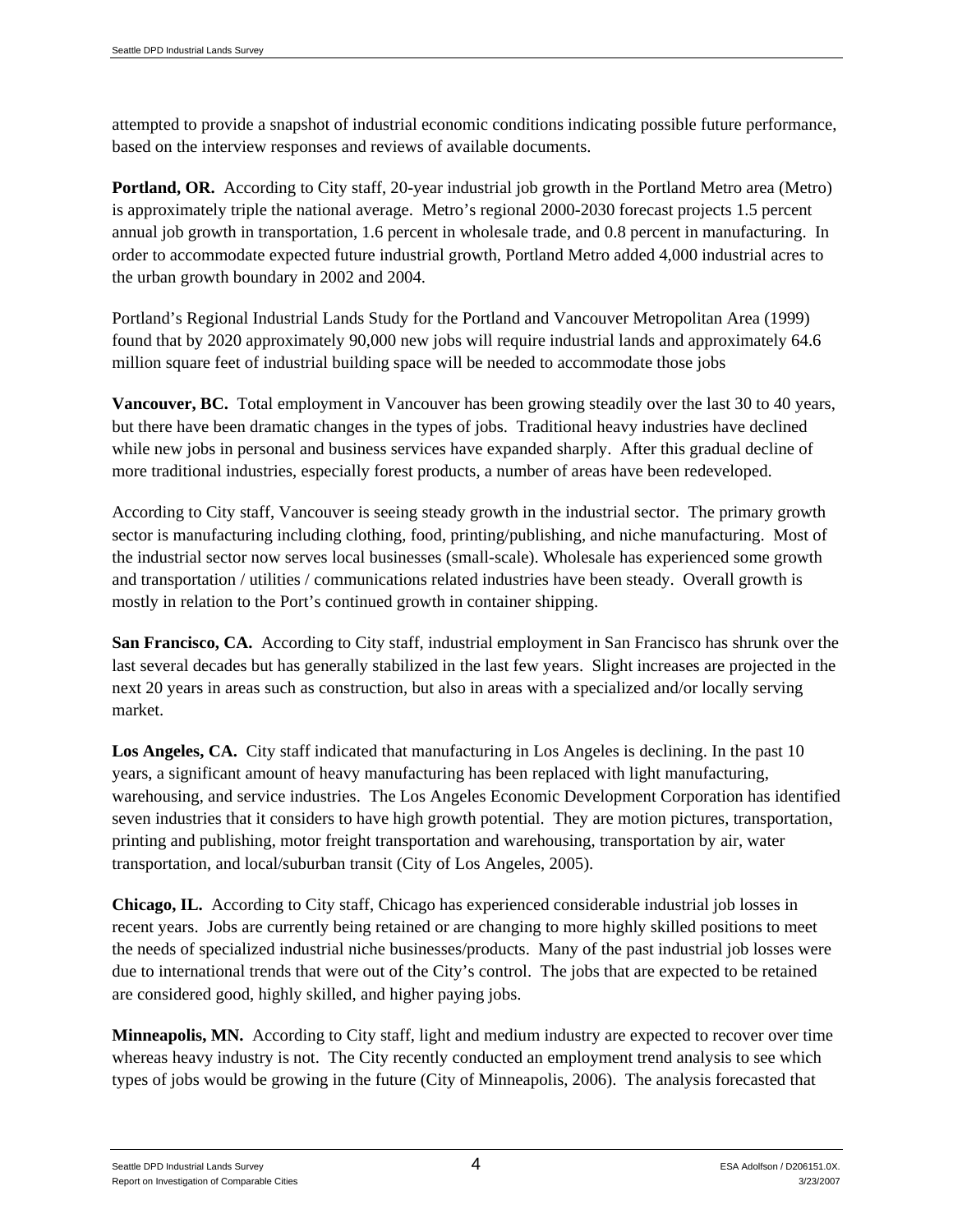manufacturing industry groups would decrease by approximately 18 percent between 2000 and 2010 and increase only slightly (approximately 1.4 percent) by 2020.

**Boston, MA.** Since 1969, Boston has lost 67,000 manufacturing and wholesale trade jobs. The Boston economy has transitioned to a service economy with growth in financial services, business services, health care, and education. Many industrial businesses are locating in the suburbs to accommodate demands for larger space and to find lower land costs and rents. The City of Boston hopes to maintain its current base of manufacturing and other industrial operations.

**Philadelphia, PA.** Philadelphia used to have over 300,000 manufacturing jobs. Today this figure is closer to 30,000-40,000. There has been a significant loss of industrial jobs. Warehousing, distribution, construction operations, maintenance operations, and waste management are sectors that serve the local economy and are fairly stable.

#### **Question 2. What are the vacancy rates for industrial properties?**

Most of the respondents contacted indicated that they did not know vacancy rates for industrial lands in their cities. In cases where contacts had information, it was included. We augmented those responses with recently published (third and forth quarter 2006) industrial vacancy rate figures published by C.B. Richard Ellis (CBRE). The CBRE figures may differ from those reported by City staff because they represent availability for the entire metropolitan regions instead of municipal boundaries; for comparison both are supplied where available. City staff may also use different formulas for estimating industrial land vacancy rates. CBRE reported an overall vacancy rate of 6.38 percent for the greater Puget Sound industrial area in the third quarter of 2006. The City of Seattle's vacancy rate was 3.38percent (CBRE, 2006a). .

**Portland, OR.** According to Portland staff, CoStar's published industrial vacancy rates in mid-2005 were approximately 6.9 percent in Portland's harbor industrial districts and 11.3 percent in Portland's Columbia Corridor districts. Rates were somewhat higher in the suburban districts, ranging from 8.8 percent to 14.6 percent. CB Richard Ellis data indicates a 6.01 percent vacancy rate for the third quarter 2006 for Portland (CBRE, 2006b).

**Vancouver, BC.** According to City staff, the industrial vacancy rate in Vancouver was very low, in the range of two to three percent. CB Richard Ellis data reported that the industrial vacancy rate for greater Vancouver was 1.7 percent in the fourth quarter of 2006 (CBRE, 2006c). The vacancy rate for the City of Vancouver was 1.2 percent.

**San Francisco, CA.** CB Richard Ellis data for the San Francisco Peninsula reported a 5.2 percent industrial vacancy rate for third quarter of 2006 (CBRE, 2006d). This data was not available for the City of San Francisco. According to interviews with city staff in the fall of 2006, the estimated vacancy rate in the city was approximately 2.7 percent. This represents a recent trend of continued decreases in the vacancy rate and increasing rent rates. The discrepancy between reported vacancy rates could be attributed to the difference between the City of San Francisco and the greater peninsula area.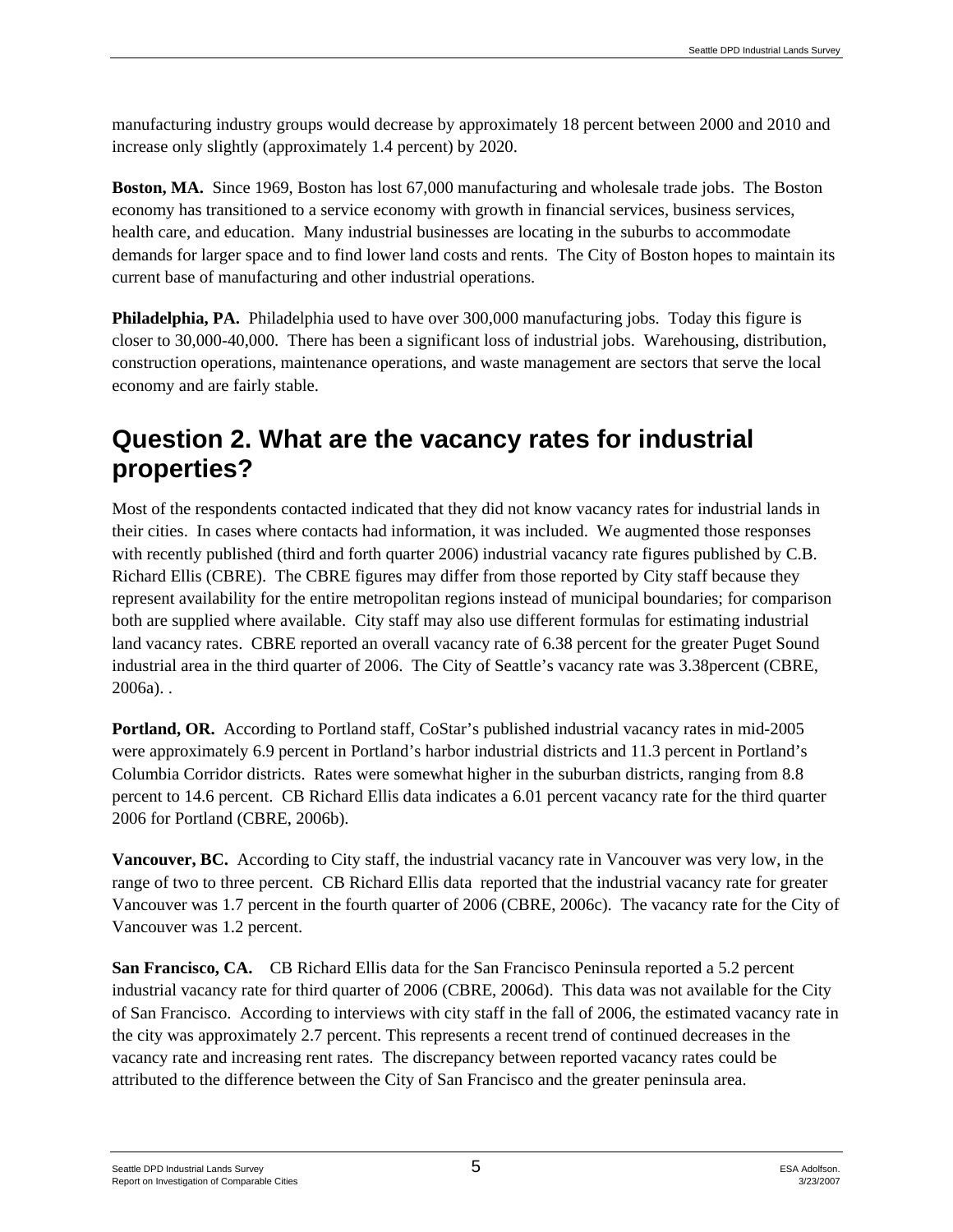**Los Angeles, CA.** CBRE reported an industrial rate of 1.3 percent for Los Angeles County and a vacancy rate of 0.3 percent for the City of Los Angeles for the forth quarter of 2006 (CBRE, 2006e).

**Chicago, IL.** CB Richard Ellis reported an 8.8 percent industrial vacancy rate for fourth quarter of 2006 (CBRE, 2006f).

**Minneapolis, MN.** According to City staff interviews the, vacancy rate for industrial properties in Minneapolis is in the range of 7.5 percent and 8.9 percent for the metropolitan area. CB Richard Ellis reported a 5.7 percent vacancy rate for fourth quarter of 2006 (CBRE, 2006g).

**Boston, MA.** CB Richard Ellis reported a 15.3 percent industrial vacancy rate for the Greater Boston Metropolitan Area and a 15.9 percent vacancy rate for the City in the third quarter of 2006 (CBRE, 2006h).

**Philadelphia, PA.** According to City staff, vacancy rates differ between industrial areas. In areas that support marketable industry, the vacancy rate is less than 10 percent. In areas that are older or in declining sectors, vacancy rates are much higher than 10 percent. According to CB Richard Ellis, the city's industrial vacancy rate for the third quarter of 2006 was 6.3 (CBRE, 2006i).

#### **Question 3. What pressures are owners of industrial properties facing to convert to non-industrial uses; what are water-dependent industries in particular facing?**

In general all of the respondents indicated that industrial lands were in high demand for non-industrial uses. Respondents indicated that, in addition to demand for residential, retail, and office uses, institutional uses, such as schools, also represented a source of conversion pressure. According to most respondents, demand generates pressure on city government to change land use regulations or grant special conditions. High demand also generates land speculation, which inflates land values and rents. Respondents also indicated that conversion pressures were keenly felt by industrial lands in shoreline areas. Many of the cities had special policies and regulations meant to retain these lands for waterdependent industrial uses.

**Portland, OR.** City staff indicated that three comprehensive plan amendment proposals were made last year to convert "industrial sanctuary" sites, including two along the harbor. Two were approved and one denied. There has also been continuing pressure to convert industrial land in the Central City (extended downtown) for high-density, mixed-use development. Industry managers have expressed concerns that the willingness of the City to retain industrial land is an important factor in their decisions about longterm investments.

**Vancouver, BC.** Respondents indicated that Vancouver is committed to preserving its remaining industrial land for industrial purposes. The City believes that there are some early signs that some businesses that need good access to downtown and other city customers and other businesses are returning from out-of-city locations. However, as remaining industrial areas become more intensively developed, and former industrial areas are redeveloped, opportunities for these types of uses are becoming increasingly scarce.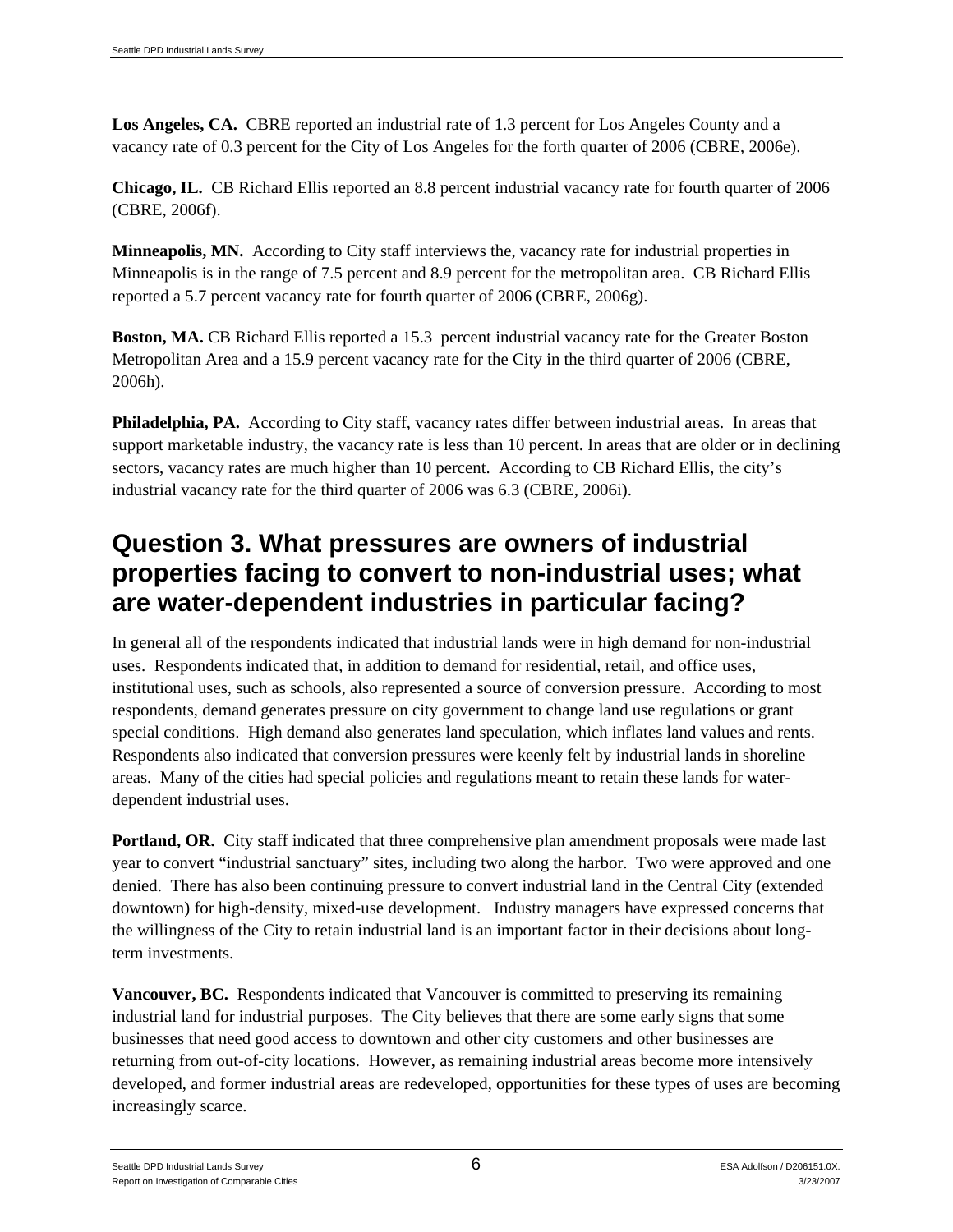The scarcity of developable properties is creating continued pressure on industrial lands for non-industrial uses, such as recreation and community uses, as well as specialty and big-box retailing which focuses on direct car access. The City is also experiencing ongoing land speculation. Much of the speculation is occurring in areas bordered by downtown or residential areas. According to City staff, the speculation continues to put pressure on land prices. The City is not allowing rezoning, despite ongoing land speculation.

**San Francisco, CA.** The City of San Francisco completed a review of the City's industrial Lands in a document titled Industrial Land in San Francisco: Understanding Production, Distribution, and Repair (2002). Speculation on real estate involving the conversion of industrial properties to other uses such as residential and office is a problem for industrial lands in San Francisco. Speculation that zoning or allowed uses will change, inflates prices and rents in the city's industrial areas.

Water intensive industries, such as linen suppliers, have been affected by high water rates, but the superior location afforded by a San Francisco location continues to outweigh this and other factors (particularly with the large restaurant and hotel industries).

**Los Angeles, CA.** According to City staff, there has been tremendous conversion pressure in Los Angeles. A significant amount of the City's industrial zoned lands have been (and continue to be) converted to non-industrial purposes, such as residential, retail, commercial, and institutional (primarily schools). In 2004 the City found that approximately 10 percent of industrial zoned land was being used as institutional, 8 percent retail, 4 percent residential, and 3 percent commercial. Land converted to nonindustrial uses is assessed on average at a value that is approximately 29 percent higher than for industrial uses; it assessed even higher for retail and commercial uses. (City of Los Angeles, 2004), The result is higher rents for existing industrial users.

Market forces, a permissive zoning code, and an entitlement process are the prime drivers of conversion. The City's General Plan has allowed housing to be built anywhere in the City because of the need for housing. Other conversions have gone forward through plan amendments and zoning changes (City of Los Angeles, 2004).

According to City staff, there are no particular pressures for water-dependent industries to convert.

**Chicago, IL.** According to City staff, there is tremendous pressure on industrial real estate to be converted to residential or retail uses. Chicago's North River Industrial Corridor faces particular pressure for conversion because of high land values in the surrounding area. The riverfront property is attractive to residential developers interested in views.

The main issue all industrial users are facing in Chicago is finding appropriate, affordable sites. Many of the industrial buildings are older multi-story structures that aren't appropriate for modern manufacturing. Also, the prices are high, particularly on the north side of the city, because of real estate speculation and the scarcity of industrial land is in part due to past rezoning.

**Minneapolis, MN.** According to City staff, there has been a great deal of residential incursion into industrial areas as the value of land has increased. A planning study was completed in 2000 on the Upper River, which flows through industrial lands (some of which are river-related). Actions resulting from the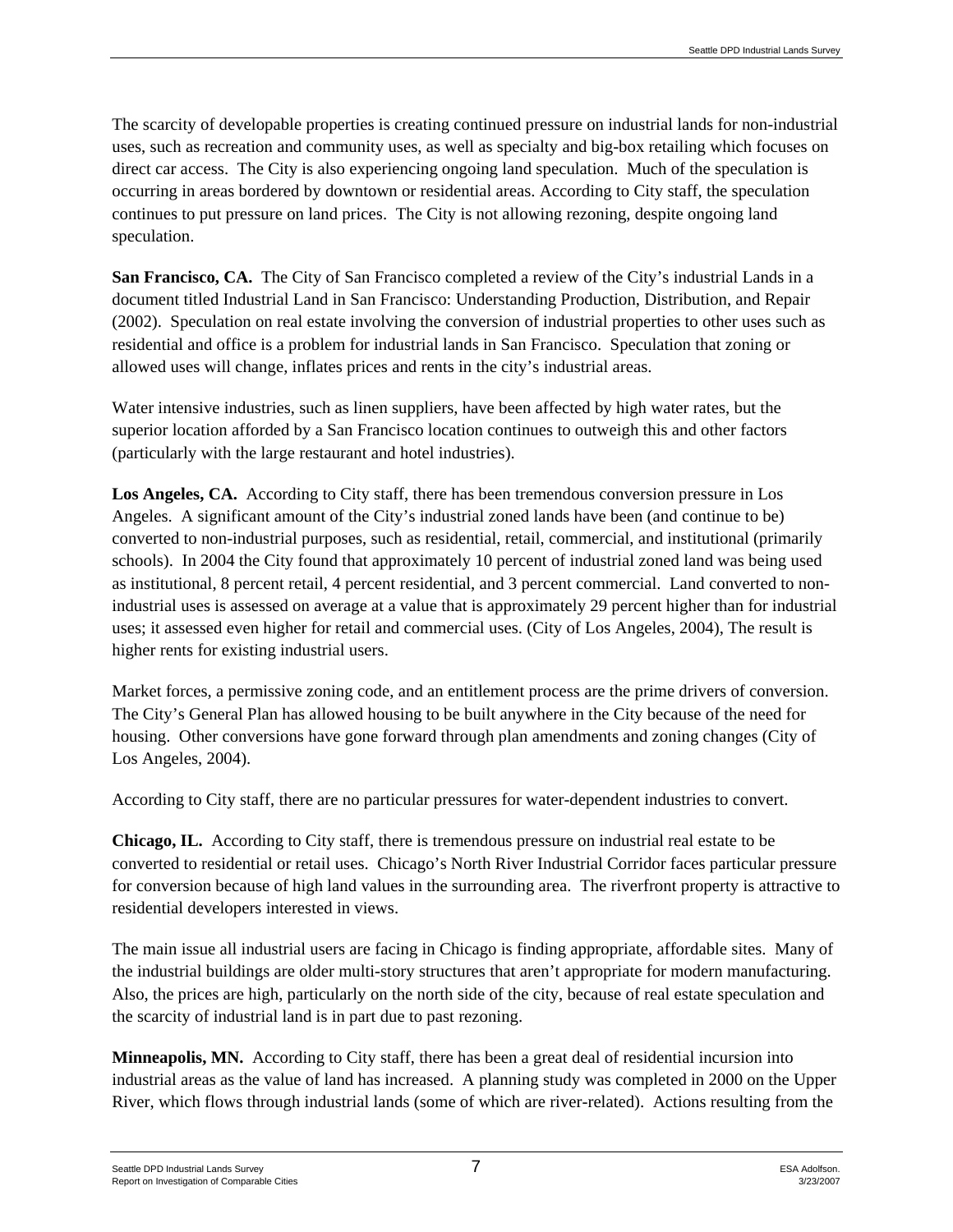study opened up much of these industrial lands to convert to residential, recreation and other nonindustrial uses.

Location for water-dependent uses is limited in the city. The City has a small port on the river and there is some scrap metal industry. There has been public interest in closing the Port. The Port is identified in the plan (City of Minneapolis, 2006) as a redevelopment opportunity for non-river-based use (primarily residential/commercial).

**Boston, MA.** According to City staff, the pressures to convert industrial lands to other uses vary between specific locations. Demand for industrial lands is greater in locations that have good transportation access and infrastructure. There is greater pressure to convert industrial lands to other uses, such as office or residential, in areas that are surrounded by residential uses.

Boston has City (and State) regulations on properties located at the water edge. These areas, designated port areas, must have port related businesses. Also, certain areas are designated for water-dependent uses only. These areas are strictly defined and regulated so that pressures to convert are less evident.

The Boston Marine Industrial Park (BMIP) is home to a wide variety of marine-related, industrial and light industrial businesses. The availability of low-cost industrial buildings and unique maritime infrastructure enabled the Marine Industrial Park to be used for many new and expanding businesses. This area is in high-demand from water-related industry. There is little pressure to convert to non-water related businesses in these areas.

**Philadelphia, PA.** According to City staff, the City has experienced conversion of many of its older industrial lands to retail, particularly big box retail, which are attracted by large flat sites. The smaller sites adjacent to popular residential areas receive pressure to convert to residential use. There is also competition for industrial property from public institutions (schools). There is a strong charter school movement that has acquired dozens of industrial parcels.

Philadelphia has port facilities and a lot of container shipping. There has been speculation to develop residential towers on these waterfront parcels. Large parcels of land on active maritime districts have been held in reserve by private interests speculating in gambling/casino development. The City is poised to award casino approvals to at least two of these sites.

#### **Question 4. What policies have been put into place to encourage emerging industries?**

Many of the comparable cities have or are currently going through a transition from traditional industrial manufacturing to more specialized types of manufacturing. Most of the comparable cities are also attempting to retain their existing stocks of industrial lands in industrial uses and position themselves for future industrial growth. For these two reasons the answers to this question are somewhat similar to those for Question 5. In many cases, cities are trying to encourage emerging industries as a means of preserving their industrial lands. We have tried to differentiate the responses between these two similar goals, but the responses from both question 4 and 5 should be considered together.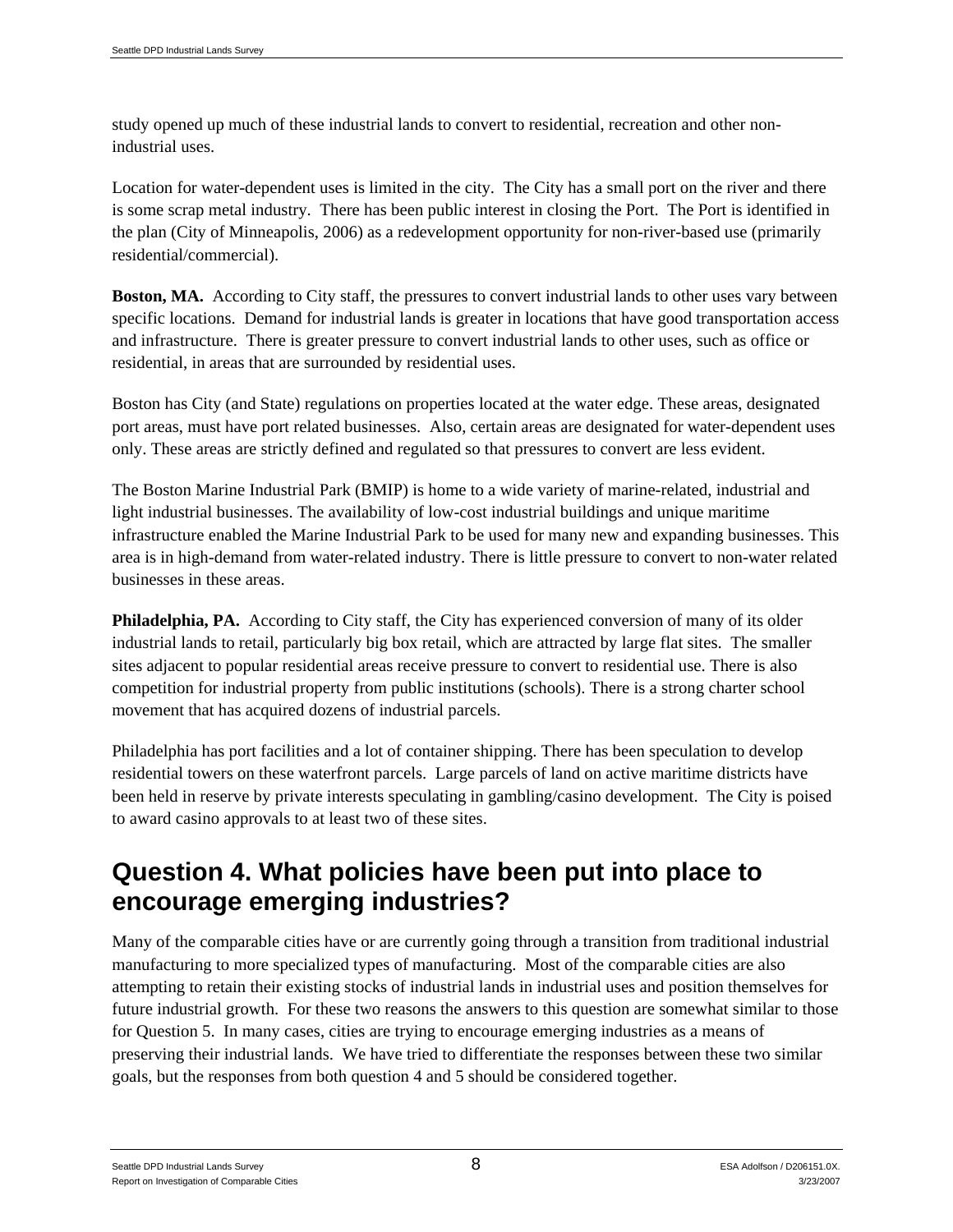**Portland, OR.** According to City staff, the Portland Development Commission provides business assistance services and economic development loan programs. These programs are focused toward target industries, including the largest traded sectors, metals and equipment, high tech, distribution, professional services, apparel, and food products, as well as some emerging industries, creative services, biosciences, and sustainable industries (mainly alternative energy).

Industrial zoning in the City's Central Eastside (in the central city) was recently amended to allow industrial office uses in an attempt at facilitating information sector growth. The South Waterfront urban renewal area has made major tram and streetcar investments that facilitate expansion of the Oregon Health Sciences University (OHSU) and associated biosciences research facilities.

**Vancouver, BC.** The City has created an ability to adjust definitions of industrial uses in their zoning code to accommodate appropriate industrial uses. The City is also able to adjust zoning as necessary to reflect the needs of emerging industries. According to City staff, the City lets the "market" and zoning control which industries locate in the city. The City makes sure that the land base is adequate and zoning designations are in place.

**San Francisco, CA.** City staff indicated that, temporary measures such as industrial protection zones have been instituted in the last several years, as a rezoning of industrial land in the city continues. Rezoning is anticipated to be completed early next year (2008). The rezoning will retain a core of industrial land, exclusive of housing and other uses, while allowing the conversion of some industrial land that is no longer needed. Also, economic development programs promoting the retention of such businesses are starting to become available. Also, see response to question 5.

**Los Angeles, CA.** According to City staff, Los Angeles has not developed policies aimed specifically at encouraging emerging businesses at this time. Also, see response to question 5.

**Chicago, IL.** The City recognizes that improving the digital infrastructure will enable new and current industrial users to compete more effectively in the national and global market. Business owners in certain areas are particularly concerned about the lack of high-speed Internet access.

**Minneapolis, MN.** The City is focusing on encouraging industrial sectors that produce high intensity and high valued jobs. Also, see response to question 5.

**Boston, MA.** According to City staff, the Boston economy has been shifting away from traditional industry to medical and institutional uses for some time. Medical and institutional business accounts for 30 percent of the economy. Traditional industry and light industry has not been that successful in Boston. The Boston Redevelopment Authority (BRA) maintains an industrial space "site finder" to help growing and new companies find the space they need to operate successfully in Boston. Through the Economic Development Industrial Corporation, the agency provides various important tools and services to support the needs of entrepreneurs. These include low-cost space for industrial purposes and financial resources to assist businesses with start-up or expansion.

**Philadelphia, PA.** City staff indicated that the City has several programs to encourage emerging businesses. The City has recently taken a hard look at what emerging industries are on the horizon and which are going to be competitive. Also, see response to question 5.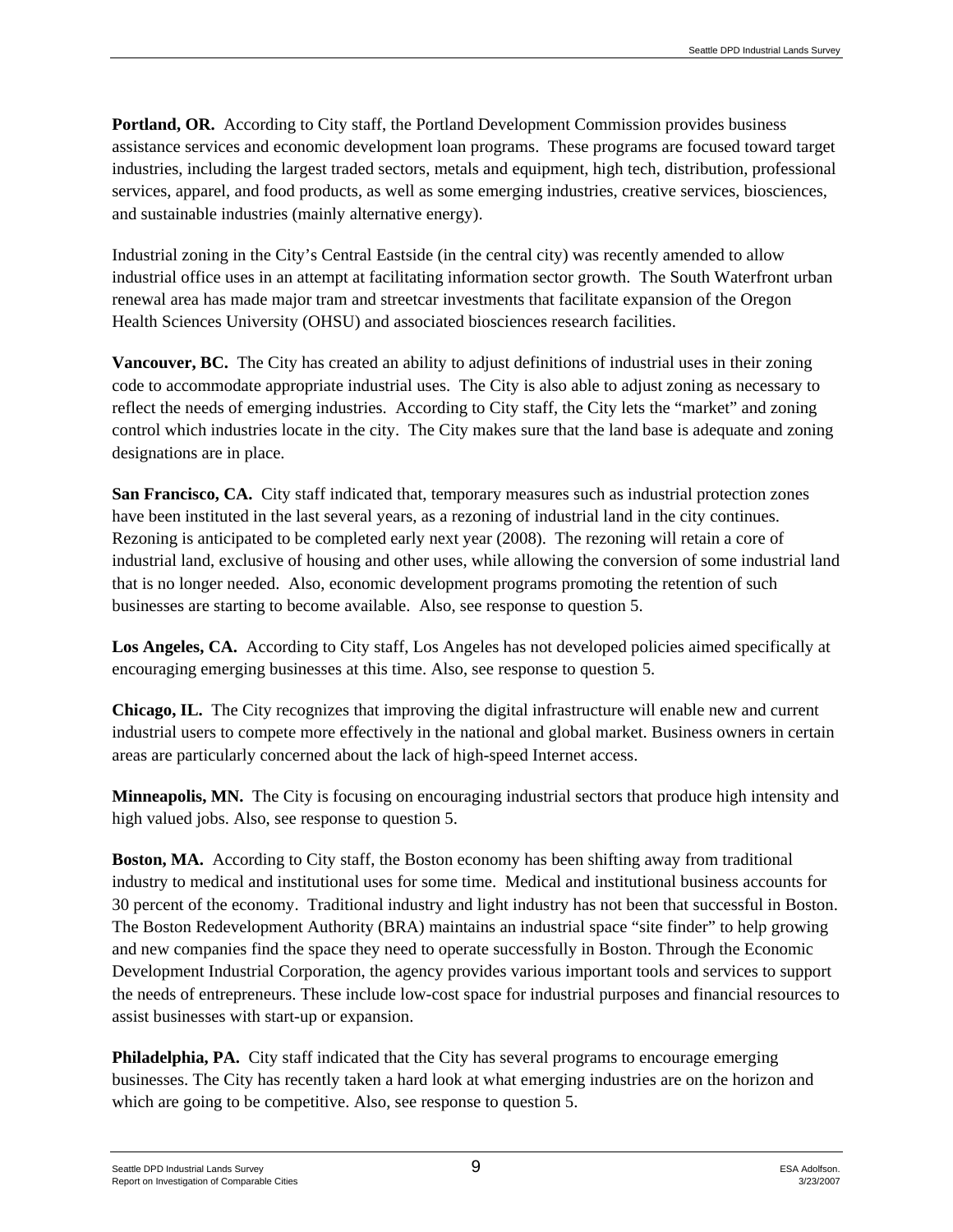#### **Question 5. What tools (programs, projects, regulatory mechanisms) have been developed to retain existing industrial landowners and attract new industrial uses?**

As shown in the responses to both questions 4 and 5 (as well as 1 -3), most of the respondent cities have developed or are in the process of developing some form of industrial lands strategy to establish long range plans for their industrial lands. In general, these strategies include defining geographical areas in which to implement industrial land protections, improving zoning codes and other regulations to reduce potential rezones and non-conforming uses, providing funding for infrastructure improvements, and providing tax incentives or loan options to industrial businesses.

**Portland, OR.** The City of Portland's primary tool to retain industrial land uses is its zoning code (City of Portland Code and Charter Title 33). Portland's zoning code regulates land uses through base zones as well as overlay zones and plan districts. Portland's industrial lands are included in the General Industrial (IG1 & IG2) and Heavy Industrial (IH) zones. These zones are meant to implement the Industrial Sanctuary map designation of the Comprehensive Plan. The code protects industrial uses in these zones by prohibiting development of non-industrial uses outright or restricting them through the City's conditional use process.

Uses that are allowed outright in the three industrial zones include manufacturing, warehouse and freight movement, wholesale, industrial services, railroad yards, rail lines and utility corridors, and vehicle service and repair. Uses that are prohibited include group living, schools, colleges, medical centers, and religious institutions. Uses permitted with conditions include residential, retail sale and service, office, commercial outdoor recreation, major events entertainment, community service, daycare, aviation and surface passenger terminals, and detention facilities.

Conditional use applications are processed through one of three procedure types (I, II, and III) according to the activity proposed. Changing to a conditional use in another use category is processed through a Type III procedure. Type II procedures require a quasi-judicial review and a public hearing before an assigned review body, such as the hearings officer.

The City's conditional use regulations also provide specific approval criteria for non-industrial uses in the industrial zones. The approval criteria are designed to "promote preservation of land for industry while allowing other uses when they are supportive of the industrial area or not detrimental to the character of the industrial area." The approval criteria for retail sales and service, office, commercial outdoor recreation, commercial parking facilities, community Service, and daycare uses are:

- 1. The proposed use will not have significant adverse effects on nearby industrial firms, and on truck and freight movement;
- 2. The transportation system is capable of supporting the proposed use in addition to the existing uses in the area. Evaluation factors include street designations and capacity, level of service; onstreet parking impacts; access restrictions; connectivity; neighborhood impacts; impacts on pedestrian, bicycle, and transit circulation; safety for all modes; and adequate transportation demand management strategies;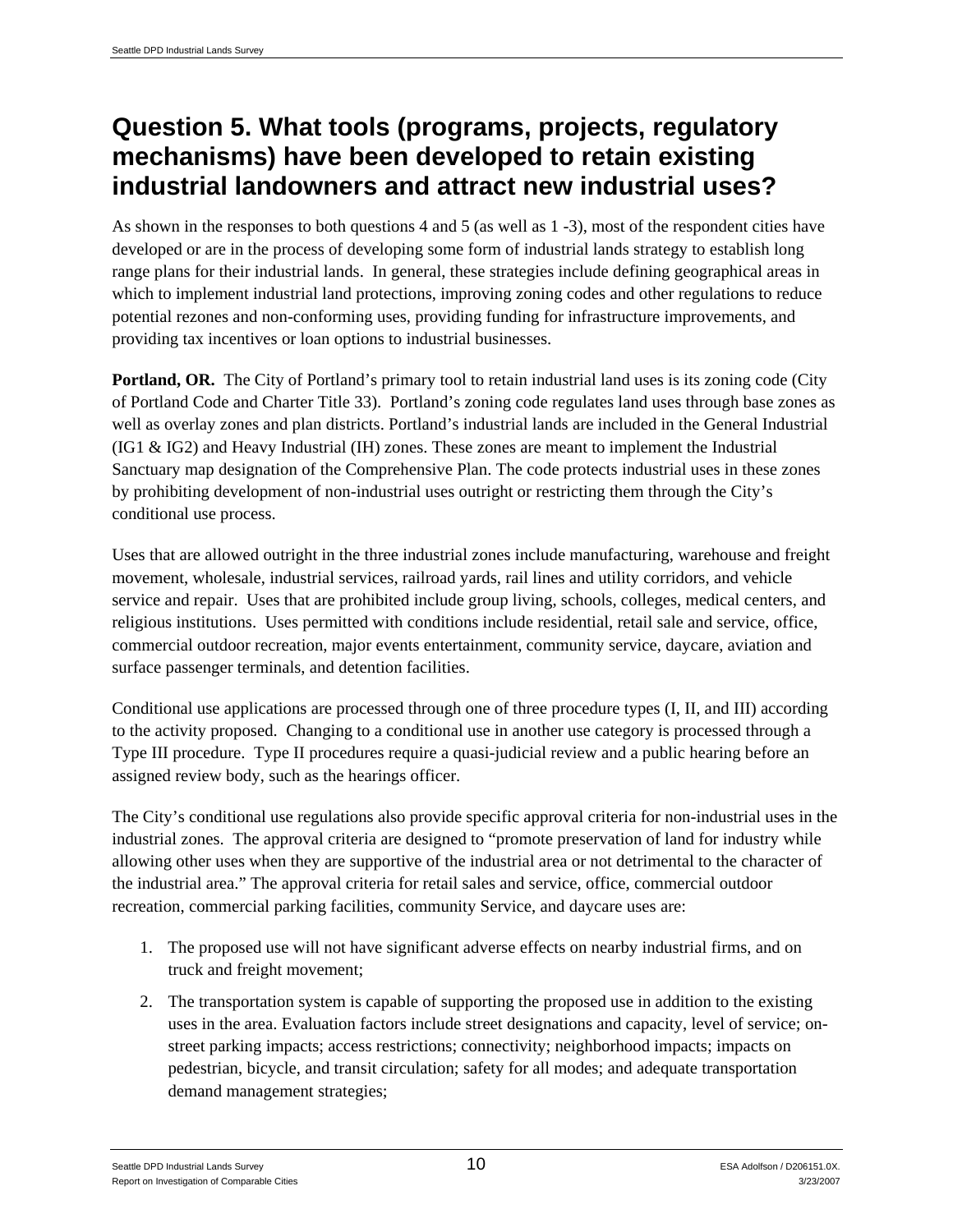- 3. The proposed use will not significantly alter the overall industrial character of the area, based on the existing proportion of industrial and non-industrial uses and the effects of incremental changes;
- 4. The proposed use needs to be located in an industrial area or building because industrial firms or their employees constitute the primary market of the proposed use; and
- 5. City-designated scenic resources are preserved.

The zoning code also includes specific approval criteria for residential use. These approval criteria allowing residential uses in limited situations where they will not interfere with industry. Residential uses in these zones are only protected from nuisance impacts, including noise, to the same standard as other allowed uses. The criteria for residential uses in the industrial zones include:

- 1. The transportation system is capable of supporting the proposed use in addition to the existing uses in the area. Evaluation factors include street designations and capacity, level of service or other performance measures; access to arterials; connectivity; transit availability; on-street parking impacts; access restrictions;
- 2. City-designated scenic resources are preserved; and
- 3. The proposal is for houseboats or houseboat moorages which will not interfere with industrial use of the waterway or with adjacent industrial uses; or

Portland's zoning regulations also include "plan districts" that are designated for specific areas to address concerns unique to an area when other zoning mechanisms cannot achieve the desired result. Plan districts provide means to modify zoning regulations for specific areas as defined in special plans. Each plan district has its own nontransferable set of regulations.

In general Portland's industrial zoning regulations and conditional approval processes are very similar to Seattle's. Portland's industrial zones differ from Seattle's in that some industrial zones (IG1, IG2, and IH) allow residential uses with conditional approval, whereas Seattle prohibits them outright. Both allow institutional uses (conditionally) in industrial areas.

According to City staff, Portland has had restrictive "industrial sanctuary" zoning since 1980, currently about 15,000 acres, which does not allow residential uses and allows only small-scale commercial/office space. About 1,800 acres along Portland Harbor are further reserved for river-dependent and river-related industry. In 2004, the City created a harbor industrial urban renewal area to support industrial retention and expansion and brownfield redevelopment.

The City is currently preparing a Working Harbor Reinvestment Strategy. It is a 10 –year program of coordinated public investments by the City of Portland, the Portland Development Commission, and the Port of Portland in land (urban renewal, brownfields, port terminals), labor (workforce development), and infrastructure (streets, rail, channel, sewer, water). The goals of the strategy are to stimulate private industrial investment and coordinate capital investment by the City and other regional agencies (City of Portland, 2007).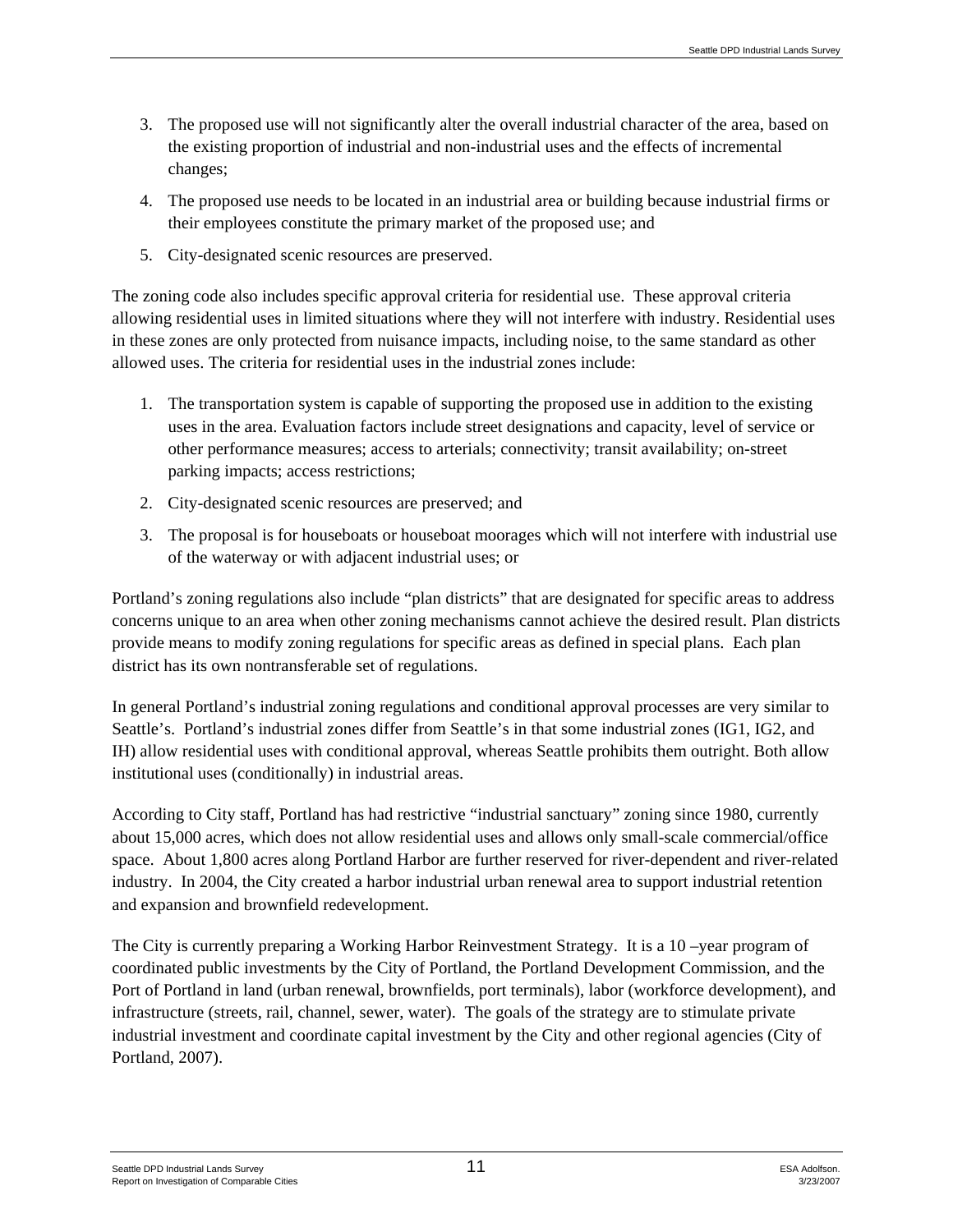Portland has also adopted a Freight Master Plan (2006) that recommends a slate of freight industry investments. Construction of a new Airport Way and extension of light rail to the airport has stimulated mixed industrial development there.

**Vancouver, BC.** In 1995 Vancouver adopted an Industrial Lands Strategy (City of Vancouver, 1995) and approved a work program to update industrial zoning in the city. The Strategy provides specific policies for each of the City's seven industrial areas. The overall intent of the strategy is to retain most of the existing industrial land base for industry and service businesses that meet the needs of port/river-related, city-serving, and city-oriented industries.

The strategy focuses on zoning changes including increasing the allowable floor area for service industrial uses, revising height and bulk standards to be compatible with nearby residential uses, updating industry definitions to better accommodate service businesses, and revisions to conditional use provisions to limit which uses can be located in industrial zones, and changing industrial zoning from heavy industrial to lighter industrial depending on neighborhood needs. City staff also indicated that the City is not allowing rezoning of industrial properties, despite ongoing land speculation.

The City of Vancouver regulates land use through its zoning and development by-laws. The by-laws establish ten industrial districts. Each district carries its own schedule of regulations that include a statement of intent, uses approved outright, conditional uses, and relaxation of regulations which may be permitted in the district schedule. The ten industrial districts include three basic categories, which include the following:

- MC-1 and MC-2: These districts are mixed-use areas, with residential, commercial and light industrial uses permitted. Emphasis is placed on building design that furthers compatibility among uses, and contributes to area character and pedestrian interest. The MC-2 District differs from the MC-1 district in limiting dwelling uses in areas adjacent to a heavy impact industrial zone.
- M-1, M-1A, M-1B, M-2, and I-2: These districts permit industrial and other uses that are generally incompatible with residential land use but are beneficial in that they provide industrial employment opportunities or serve a useful or necessary function in the city. It is not the intent, however, to permit uses that are potentially dangerous or environmentally incompatible when situated near residential districts. In the M-1B district certain commercial and office uses are permitted as either outright or conditional uses, the type and scale of non-industrial uses is restricted.
- IC-1, IC-2, I-1, and I-3: These districts permit light industrial uses that are generally compatible with one another and with adjoining residential or commercial districts. It is also the intent to permit advanced technology industry, industry with a significant amount of research and development activity, and commercial uses compatible with and complementing light industrial uses. The I-1 district does not permit office or retail uses. The I-3 district is specifically meant to permit high technology industry, and industry with a significant amount of research and development activity.

Vancouver's by-laws allow a much broader mix of uses within some of its industrial districts than Seattle's zoning code. In particular, Vancouver's MC-1 and MC-2 allow residential, commercial, and mixed uses along side light industrial uses. Seattle currently does not allow residential uses in its indusial zones.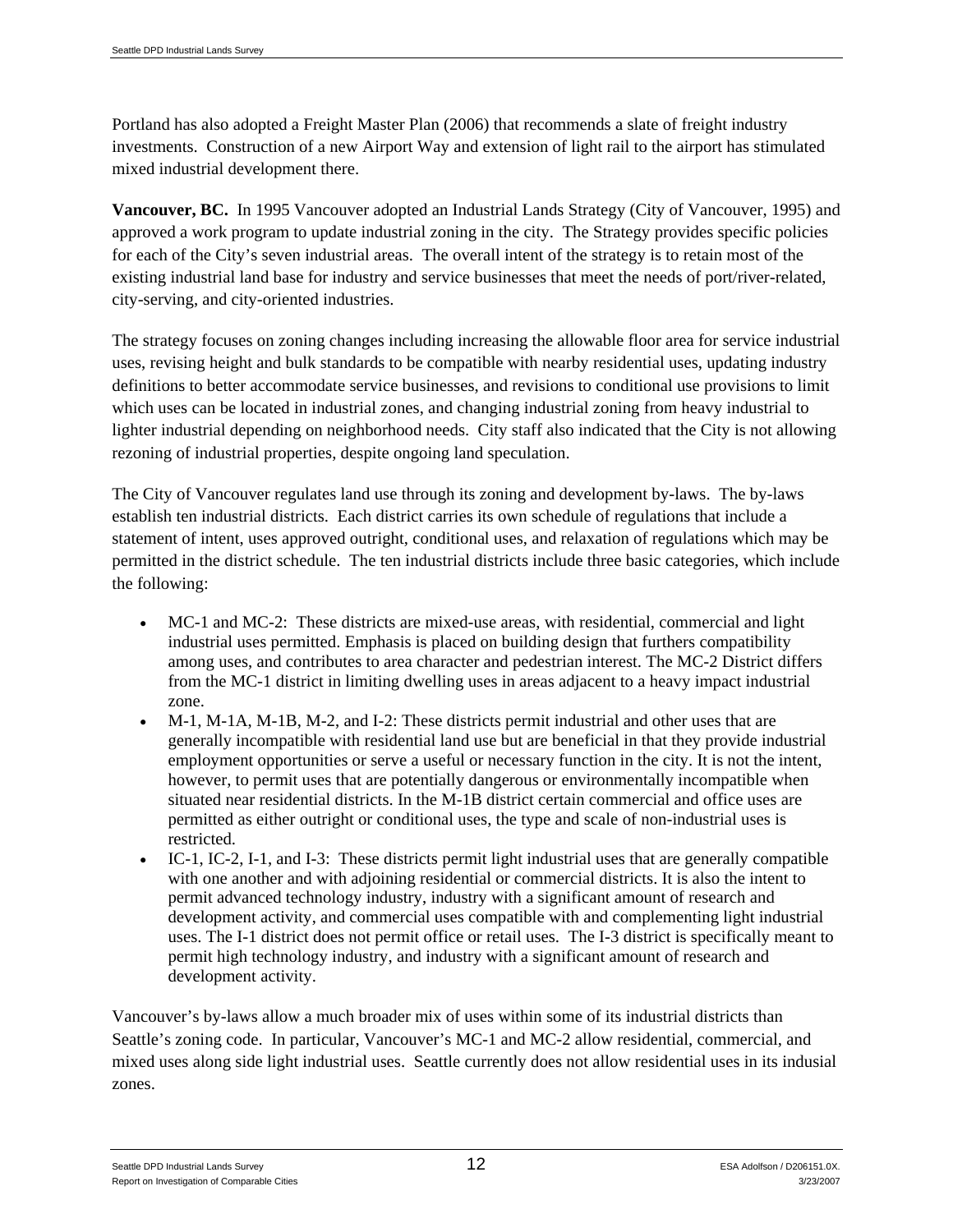**San Francisco, CA.** According to City staff, interim zoning controls, interim zoning policies, and zoning that specifically address the needs of industrial businesses have all been developed. In the last several years, interim zoning controls and policies have both been used to control industrial land while final zoning is being completed. City staff expect the rezoning to be completed early next year, 2008.

The proposed final zoning for land currently zoned industrial includes districts that regulate uses (such as housing and office) that can out-compete industrial businesses and smaller start-up firms. The goal of the zoning for these areas is to protect existing viable industrial businesses, allow for their expansion, while providing lower-cost incubator space for emerging industries. Because zoning regulations have not been finalized yet for industrial lands, they are not discussed in detail here.

Los Angeles, CA. The City is currently developing an industrial development policy initiative to discontinue case-by-case review of industrial conversions. The policy will restate the City's earlier citywide policy of preserving industrial lands and will identify the industrial areas worth or not worth preserving. The City has divided the process into three phases.

To date, the City has completed the first two phases. Phase I developed a report titled Key Industrial Land Use Findings and Issues (City of Los Angeles, 2004). The report provides a detailed description of the City's existing industrial land base, a summary of industrial policies in other cities, and a list of policy implications of the report. Based on the results from the first phase, Phase II provides numerous policy recommendations for industrial lands development, industrial lands infrastructure, industrial business, and industrial workforce (City of Los Angeles, 2005).

The zoning code of the City of Los Angeles regulates the permitted uses in industrial areas. Most of the zoning categories have sub-zones with either special use restrictions or qualifications. Land included in the City's industrial zones is categorized in six zoning classifications; these include, from least restrictive to most restrictive, CM (commercial manufacturing), MR1 (restricted industrial), M1 (limited industrial.), MR2 (restricted light industrial), M2 (light industrial.), M3 (heavy industrial).

A key feature of the City's zoning code is inclusiveness. Each successive classification generally includes permission to develop uses in the previous classifications. In some cases, a conditional use permit (CUP) may be required, but the zoning code permits the application and processing of CUPs and of less restrictive uses within most zones. Thus, a multi-family, retail, or commercial development project may be built in a CM or M zone, while a residential development would generally meet more scrutiny and disapproval in a heavy industrial area. According to the Industrial Development Policy Initiative for the City of Los Angeles Phase 1 Report (City of Los Angeles, 2004) the zoning code's current inclusive nature, when combined with market forces, tends to encourage non-industrial uses in industrial zones.

Approvals of plan amendments and zoning changes are currently on hold until the policy changes are adopted. While, the general structure of the Los Angeles' zoning code and the allowed uses in industrial zones are similar to Seattle, phone interviews with City staff indicated that zoning changes allowing nonindustrial uses have been much more common in Los Angeles. One of the goals of the City's current planning effort for industrial areas is to reverse that trend.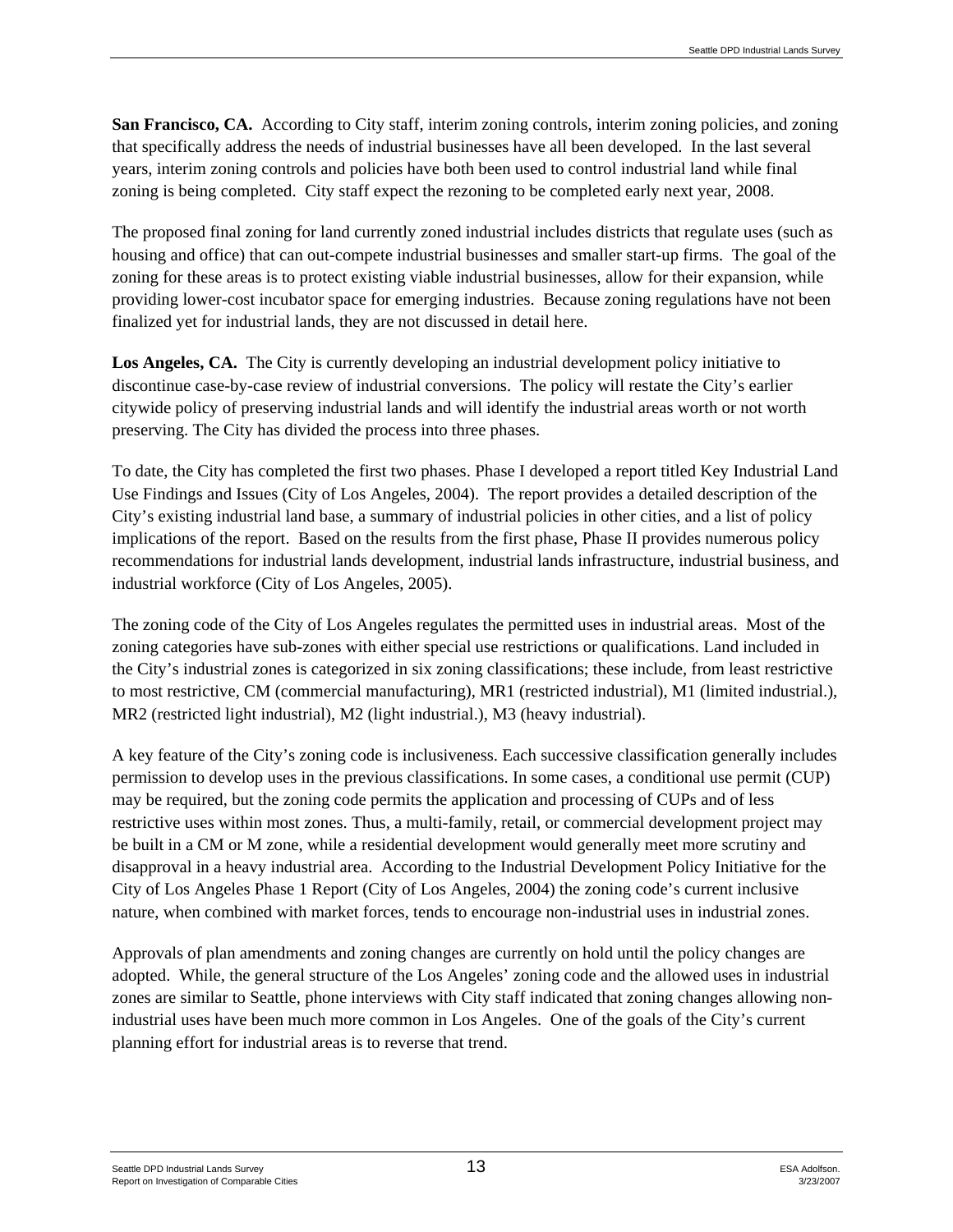**Chicago, IL.** According to City staff, Chicago has 24 Industrial Corridors and 14 Planned Manufacturing Districts (PMD). Industrial corridors are planning areas that are historically industrial. PMDs are zoning designations and are located within Industrial Corridors, although not all industrial corridors have PMDs.

The PMD is an industrial zoning classification (City of Chicago Zoning Ordinance 17-6-0401) that prohibits specific uses such as residential development and retail, which could potentially conflict with industry. Conceptually, these areas differ from traditional zoning districts because, instead of being comprised of individually zoned parcels subject to requests for re-zoning, they are contiguous areas with a single regulatory regime that cannot be reviewed on a case-by-case basis. PMD's prevent piecemeal, parcel-by-parcel zoning changes that can, over time, undermine the stability of industrial areas. Once a PMD is designated, no zoning changes may occur and nothing may be removed from within the boundaries.

Each PMD district has a distinct list of allowed uses. Nonconforming properties in a PMD can only be replaced by allowed uses. Any proposed change of use from manufacturing to an acceptable use must be reviewed by the Zoning Board of Appeals. PMDs can be proposed by the Mayor, local Alderman, or landowners within the area. PMDs must be at least five contiguous acres in size (Chicago Zoning Ordinance, 17-6-0401-B). Applications are reviewed by the zoning administrator, Commissioner of Planning and Development and the Planning Commission. The Planning Commission and City Council must hold public hearings on each application. The City Council is the final decision-making body on PMDs and PMD amendments.

The PMDs offer an effective and relatively simple means of combating the conversion of industrial lands to non-industrial uses. The PMDs provide additional regulations for specific areas much the same as traditional overlay districts, but they also tie the properties together, so that individual rezones are not allowed without approval from the Zoning Board of Appeals. The City believes that the predictable zoning environment of a PMD encourages businesses to locate in the area and make long-term investments in their facilities because they know they can continue to operate. Likewise by establishing the districts, the PMD motivates owners of vacant or underutilized sites to develop their properties for industrial use instead of speculating on future zoning changes.

Chicago also provides a number of financial incentives. Tax Increment Financing (TIF), a tool enabled by the State, is used extensively. A Tax Increment is the difference between the amount of property tax revenue generated before a TIF district is created and the amount of property tax revenue generated after the TIF district is created. Prior to a TIF designation taking effect, a "snapshot" is taken of current tax collections and the amount allocated to each taxing body (schools, parks, county utilities) is frozen at that level. Any increase in taxes collected within the boundaries of the TIF district can be used to fund improvements and new development for the life of the TIF, usually 23 years.

Revenues (increments) are generated if new development occurs in the districts, or if the value of existing property rises, resulting in higher appraisals. The increase in the amount of taxes generated can be used to fund needed public improvements such as repairs to streets, sidewalks, and sewer systems, and beautification programs like lighting and streetscaping. TIF funds are also used as incentives to attract new businesses and retain existing businesses or help them expand. TIF are reviewed by the planning commission public hearing and are approved by the City Council.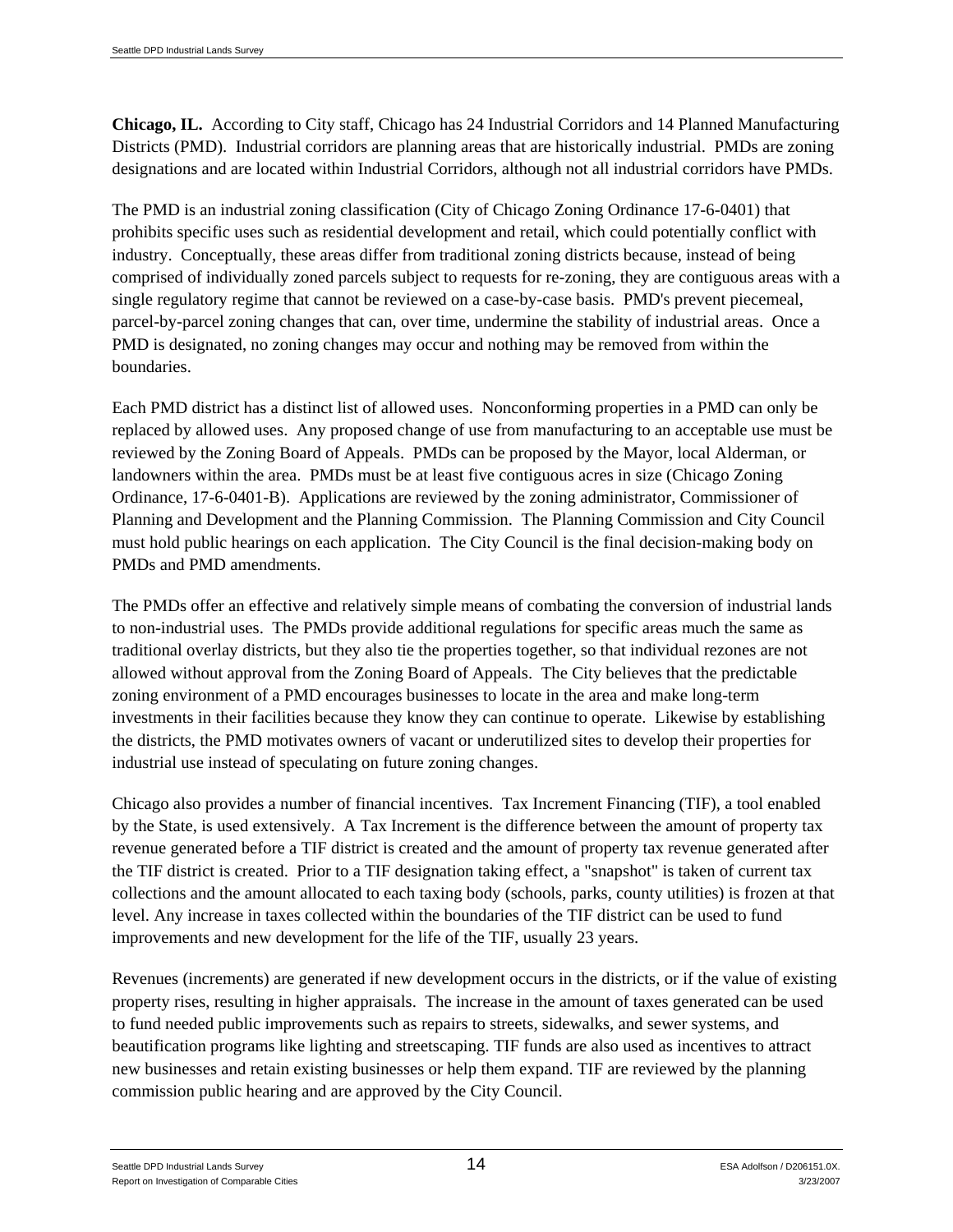The City also has small programs that help with business retention such as the plant optimization study and TIF Works, which is a 50/50 match for job training.

The City also has contracts with local industrial councils, non-profits that are responsible for each of the industrial corridors. They are intended to reach out to the industrial companies and alert the City to issues that make it difficult to do business and advocate for infrastructure. The industrial councils prepare Chicago Trend Report surveys, which give a comprehensive view of industrial companies in the city.

**Minneapolis, MN.** The City is currently considering an Industrial Land Development Policy, which could include the following:

- 1. Clearly defined Employment Districts.
- 2. Revised Minneapolis Plan to clarify that Industrial Business Park Opportunity Areas are prioritized for industrial use.
- 3. Clearly defined boundaries of Industrial Business Opportunity Areas in the Minneapolis Plan.
- 4. Establishment of Employment Districts to provide geographical boundaries in the Industrial Business Opportunity Areas. Specific geographical boundaries will clarify that industry is the priority land use and uses that impede industrial businesses should not be permitted. The proposed boundaries would designate 2,193 acres for continued industrial use, which represents 55% of industrial-zoned acreage and 70% of industrial-used land in 2004.

According to the Minneapolis zoning codes, "the industrial districts are established to provide locations for industrial land uses engaged in production, processing, assembly, manufacturing, packaging, wholesaling, warehousing or distribution of goods and materials. Regulations for the industrial districts are established to promote industrial development and to maintain and improve compatibility with surrounding areas. In addition to industrial uses, limited commercial uses, parking facilities, institutional and public uses and public services and utilities are allowed."

Industrial zoning in the City is separated into three districts, which designate differing intensity levels of industrial uses. These are I1 (light Industrial), I2 (medium industrial), and I3 (general industrial). The medium industrial district allows the widest range of industrial uses of the three districts, According to the City's Industrial Land Use and Employment Policy Plan Technical Report (2006), heavier industrial uses included in the general industrial district tend to be relocating away from the urban core. No residential uses are allowed in any of the industrial districts. Educational facilities such as K-12 schools (I1 and I2) and vocational schools (all industrial districts) are allowed as conditional uses in industrial districts. The three industrial districts are described as follows:

**I1 – Light Industrial District:** This district regulates low impact uses which produce little or no nuisance or other objectionable influences, and which have very little adverse effect on surrounding properties. No processing of raw materials or production of primary materials is allowed in the I1 District. Some examples of uses allowed in the Light Industrial District are: fabric products, computers/electronic accessories, household appliances, medical/optical goods, paper products & publishing (no mills), health & beauty products, sporting goods.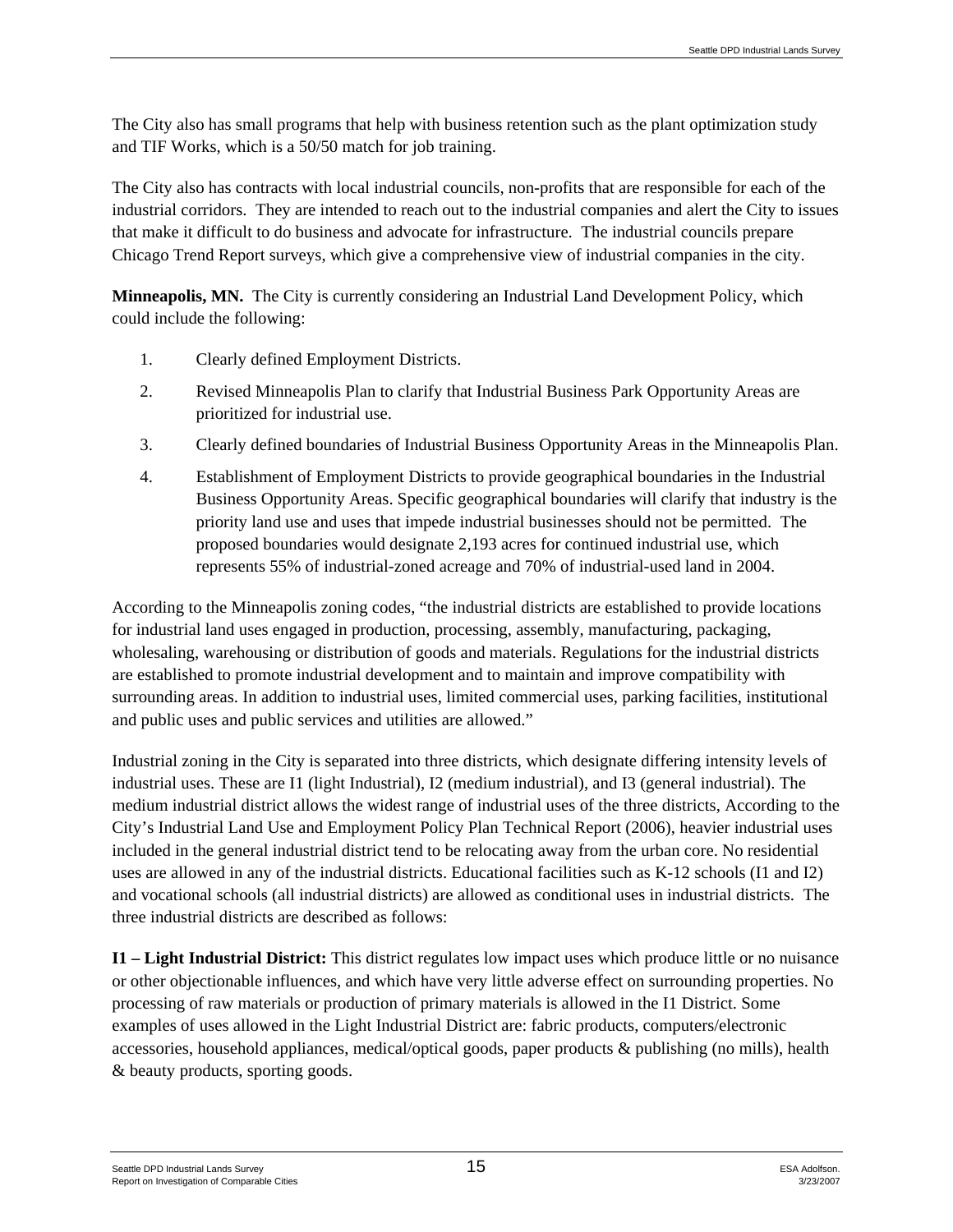**I2 – Medium Industrial District:** The Medium Industrial District includes most uses allowed in the Light Industrial District as well as metal working, glass and other uses which have the potential to produce greater nuisances or other objectionable influences than light industrial uses and which may have an adverse effect on surrounding properties. Medium industrial uses may include processing of raw materials or production of primary materials. Some examples include: electrical equipment & machinery (motors, generators, heating & cooling, etc.), fabricated metal, plastic, glass & rubber products (except tires), ceramics, china, dishes, etc., gypsum/plaster products, latex paints, lumber products/plywood, metal working.

**I3 – General Industrial District:** Uses regulated in the General Industrial District include "high impact and outdoor uses which are likely to have a substantial adverse effect on the environment or on surrounding properties and which require special measures and careful site selection to ensure compatibility with the surrounding area." Processing of raw materials and production of primary materials are often included in this district, as is transportation, public service and utility services. These general industrial uses include, but are not limited to, the following: asphalt & roofing materials, battery manufacture/reprocessing, chemicals & chemical products, oil-based paints, etc., petroleum/coal products (no mining), primary metals (steelworks, rolling, foundry), sand and gravel (no mining), stone, concrete products (cement, bricks), tires & inner tubes

The Minneapolis Zoning Codes also contain provisions for an Industrial Living Overlay District (IL). The purpose of overlay districts in the City of Minneapolis is specific to each overlay district. Property located within an overlay district is subject to the provisions of both the primary zoning district and the overlay district. The regulations of the overlay district govern those in the primary underlying district if the two are in conflict. The Industrial Living Overlay District was "established to encourage the rehabilitation and reuse of existing industrial structures and to provide for limited residential and retail uses in the I1 and I2 Industrial Districts where such uses are compatible with other uses in the area."

In general Minneapolis industrial zoning regulations are similar to Seattle's. Unlike Seattle, Minneapolis has identified areas that the City would like to transition from industrial to non-industrial. The Industrial Living Overlay District is one mechanism to achieve this goal. Several non-industrial uses are allowed in the Industrial Living Overlay District including retail, office and entertainment. Dwelling units and supportive housing are allowed as conditional uses in the Industrial Living Overlay District, subject to design and safety conditions.

In addition to regulatory mechanisms, City staff indicated that, the City currently provides non-regulatory, incentive-based programs to retain industrial businesses. These include market-rate financing, real estate site search assistance, pollution prevention grants, and workforce training in conjunction with state educational partners.

**Boston, MA.** Boston's zoning establishes five types of base industrial districts, Light Manufacturing (LM), Restricted Manufacturing (M), General (I), Maritime Economy Reserve (MER), and Waterfront (W). The MER and W districts are specifically established for water-dependant and water-related industrial uses. The code regulates uses in each of the districts by allowing, conditioning, or forbidding uses in each. Single-family residential land uses are forbidden in all the industrial districts. Multi-family uses are conditional in the restricted and waterfront districts. Retail businesses, eating places, and cafes,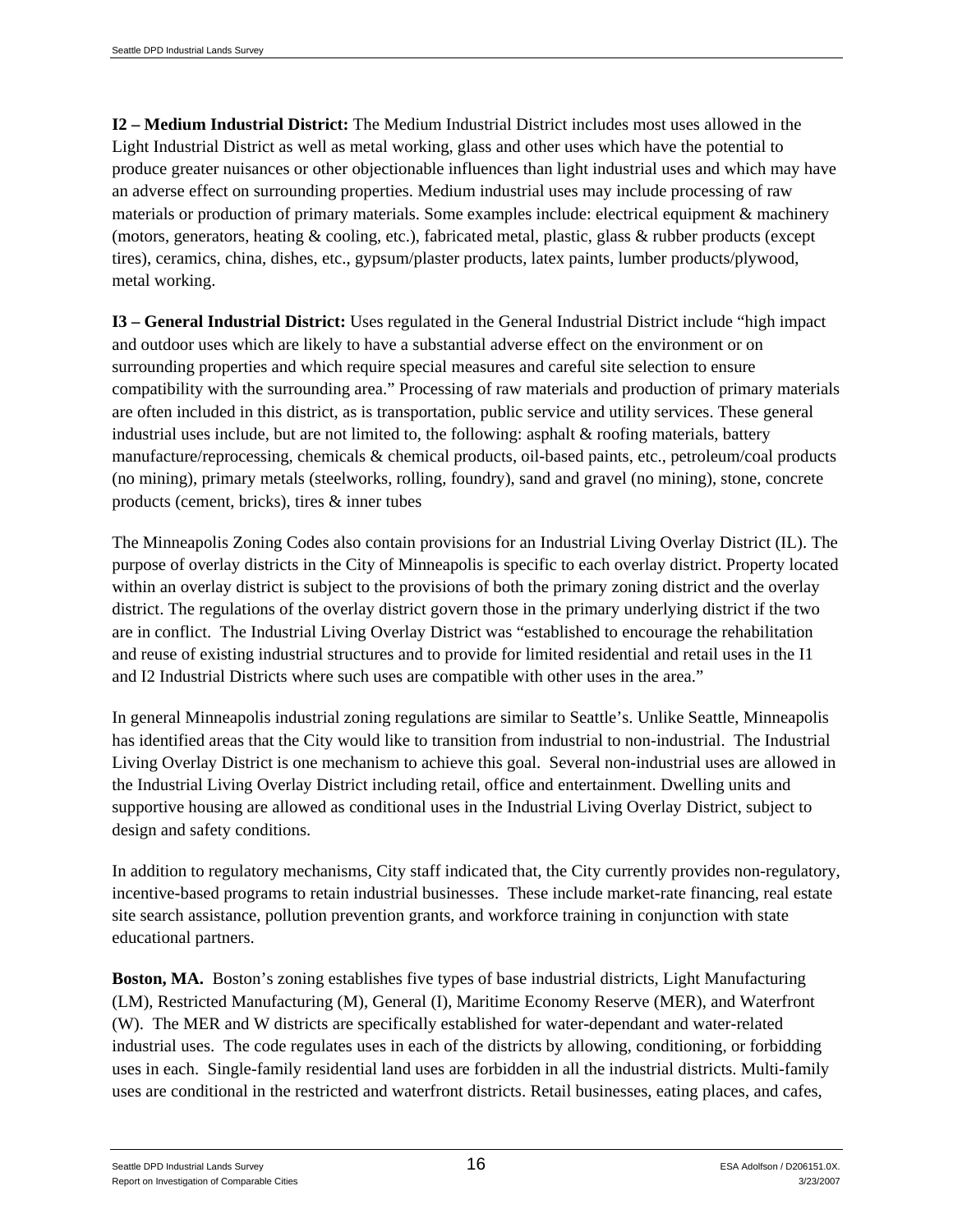office, and service businesses are allowed in the M and I districts, conditional in the W and forbidden in the MER. Wholesale business and storage is forbidden in the MER, but allowed in the others. Light Manufacturing is regulated through a separate chapter that provides a list of allowed, conditional and forbidden uses.

The City's zoning code also divides the city into neighborhood districts, each of which provide additional regulations of land uses in the base zones as well as dimensional regulations for structures and uses in the specific districts. The zoning code also provides for special purpose overlay districts, which can encompass a contiguous group of properties. In the overlay districts the regulations of the underlying zoning still apply in addition to the regulations carried by the overlay district.

Conditional uses are granted by a board of appeals on a case-by-case basis after issuance of a public notice and a public hearing. All approved conditional uses in the industrial area would have to conform to the following conditions:

- 1. The specific site is an appropriate location for such use or, in the case of a substitute nonconforming use, the new nonconforming use will not be more objectionable nor more detrimental to the neighborhood than the nonconforming use for which it is being substituted;
- 2. The use will not adversely affect the neighborhood;
- 3. There will be no serious hazard to vehicles or pedestrians from the use;
- 4. No nuisance will be created by the use; and
- 5. Adequate and appropriate facilities will be provided for the proper operation of the use.

The Board of Appeals, in approving a conditional use, may attach additional conditions and safeguards as it deems necessary to assure harmony with the general purposes and intent of the zoning code. According to the code these include, but are not exclusive of, the following:

- 1. Requirement of front, side, and rear yards greater than the minimum required by this code;
- 2. Requirement of screening of parking areas and other parts of the lot from adjoining lots or from the street, by walls, fences, planting, or other devices;
- 3. Modification of the exterior features or appearance of the structure;
- 4. Limitation of size, number of occupants, method and time of operation, and extent of facilities;
- 5. Regulation of number, design, and location of access drives and other traffic features; and
- 6. Requirement of off-street parking and other special features beyond the minimum required by this or other applicable codes or regulations.

Boston's zoning regulations are similar to Seattle's in terms of allowed, prohibited, and conditional uses in industrial areas. Boston does not allow residential uses, but does allow some retail, and office uses. In general, Boston's code is more complicated in that it includes base zoning, overlay districts, and neighborhood districts, all of which carry varying regulations. Boston's code also differs from Seattle in its treatment of the waterfront businesses. It applies more specific regulations for waterfront uses by establishing special base zones for waterfront industrial areas through its W and MER zoning districts.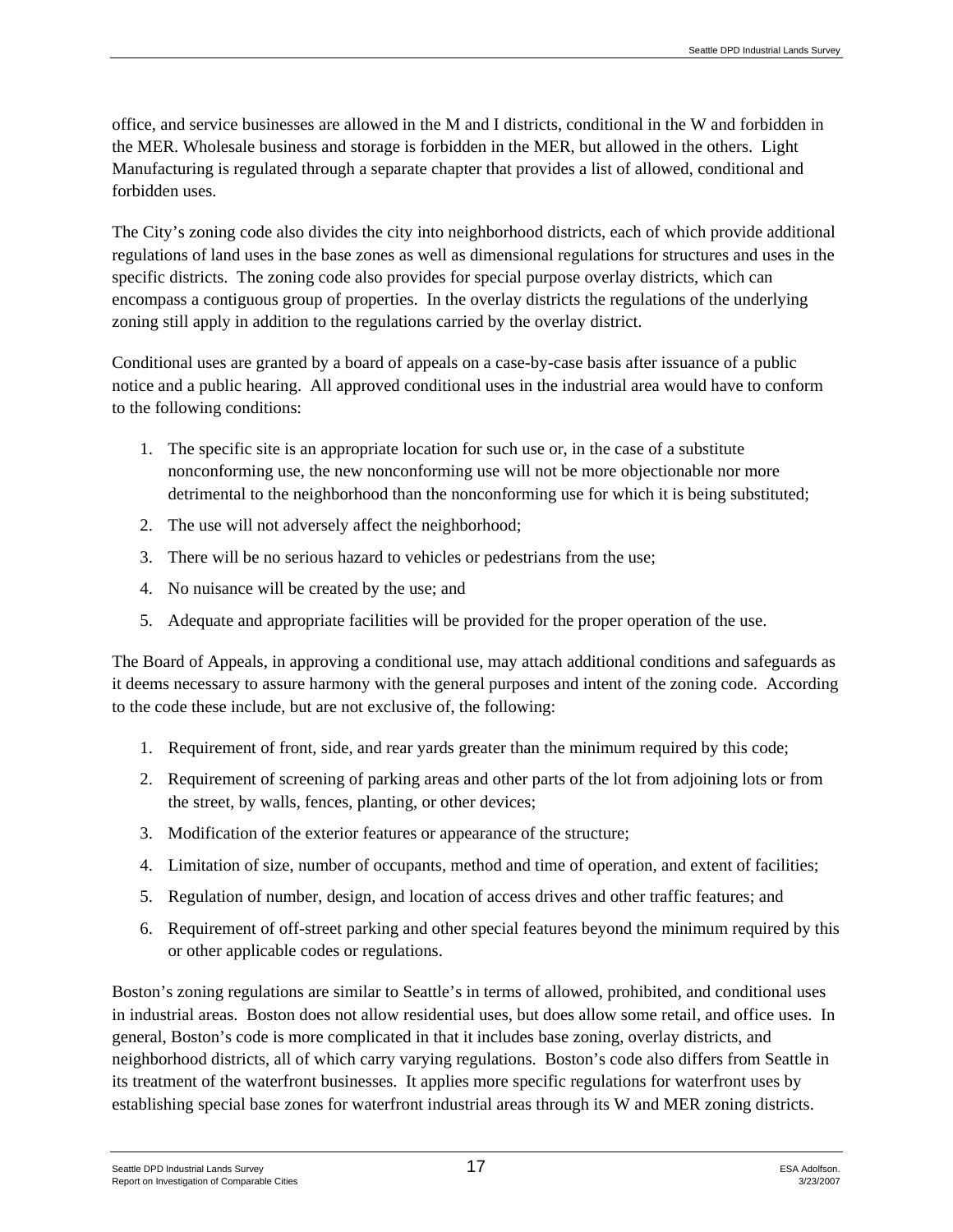In addition to the regulations contained in the City's zoning code, City staff provided several examples of incentive based programs during a phone interview. The Boston Local Development Corporation  $(BLDC)$  is a private  $501(c)(3)$  non-profit Corporation administered by staff of the Boston Redevelopment Authority of the City of Boston. The BLDC provides loans of up to \$150,000 for businesses in or relocating to the city of Boston. These loans can be used when buying a new business property, purchasing equipment and machinery, constructing an addition to an existing plant, making leasehold improvements or providing working capital to grow a business. The BLDC actively pursues loan participations with local banks.

The BLDC also administers the Back Streets Back-up Loan Program, which is intended to support businesses through real estate assistance, workforce training, business assistance, and resources and partnerships. It is meant to help businesses locate in the city and provide low interest-rate loans to qualified businesses.

The BLDC administers tax-exempt industrial development bonds (IDB's). These are issued to acquire land and construct new facilities, expand/renovate existing facilities or purchase new equipment. Projects eligible for tax-exempt financing are manufacturing facilities that create tangible products, cogeneration or small power facilities for furnishing local energy or gas and solid waste/resource recovery facilities. These projects often have a strong job creation/retention component.

The BLDC also administers tax-exempt enterprise zone facility bonds (EZ Bonds). These are a new type of tax-exempt private activity bond that can be used by a qualified business to finance the cost of commercial, retail or similar facility used by the borrower. The borrower must be an "Enterprise Zone" business, and 95 percent of the proceeds from the bond issue must be used to finance "qualified zone property."

Economic development plans have been adopted for each of the City's industrial zones to identify land use, circulation, business and workforce services, image development, and infrastructure improvements.

**Philadelphia, PA.** Philadelphia regulates it industrial lands through nine industrial zoning districts, each with distinct regulations on uses and design. These include Limited Industrial  $(L-1-L-5)$ , General Industrial (G-1 and G-2), Least Restricted Industrial (LR), and Port Industrial.

The Limited Industrial Districts  $(L-1 - L-5)$  allow medium intensity industrial uses. They also all allow office. The districts differ from each other by the allowed lot coverage and floor areas. Allowed lot coverage ranges from 35 to 100 percent and floor areas range from 70 to 500 percent. The L-4 and L-5 districts also allow all of the commercial uses that are allowed under the City's commercial districts. None of the Limited Industrial Districts allow residential uses. The following are examples of the allowed uses in the Limited Industrial Districts  $(L-1-L-5)$ :

- Bottling, canning and/or distribution; cinema, radio, and television studio;
- Die cutting, pressing and molding, printing and embossing;
- Distribution plants, parcel delivery, cold storage plants, and food commissaries;
- Drying, dehydrating and/or packaging of fruits and vegetables;
- Utilities, transportation, and public services facilities;
- Laboratories (analytical, chemical, and research);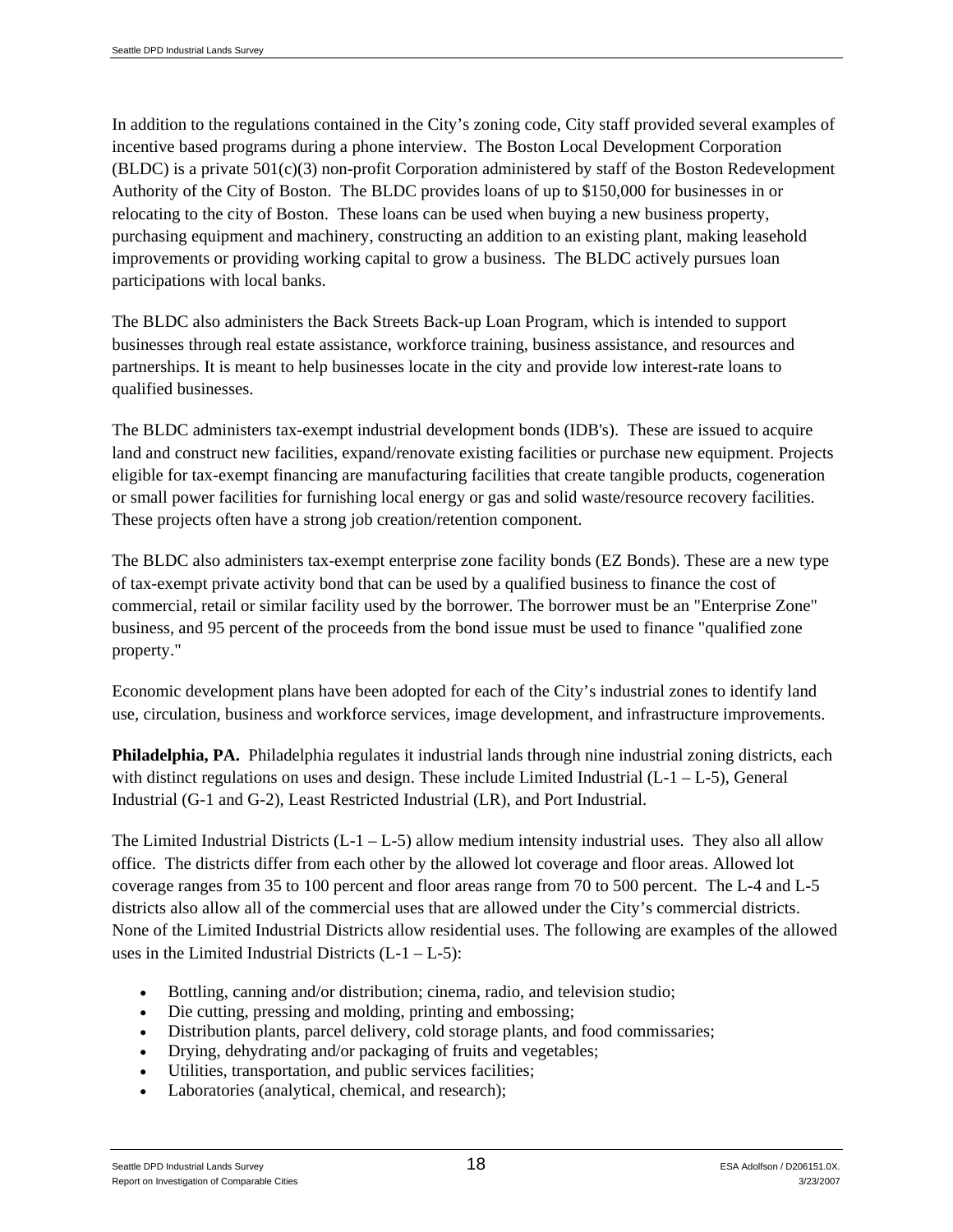- Manufacturing of Apparel, Bread and other bakery products; Butter and cheese, Candy and chocolate, Rope Drugs, Electrical measuring instruments, Engineering, laboratory, scientific and research instruments, Paper products (from purchased paper), Jewelry, Statuary and art goods, Typewriters, computing and accounting machines, and other office machines;
- Offices and office record storage:
- Printing, publishing, and allied arts and trades;
- Repair of any products permitted to be manufactured or produced in the district; and
- Storage buildings and warehouses.

The General Industrial (G-1 and G-2) districts allow more intensive industrial uses. These districts also allow all uses that are allowed in the L-3 district. No residential uses, hospitals, hotels, or theaters are allowed in these districts. The following are examples of the allowed uses:

- Brewing, Canning
- Killing, dressing, packing and canning poultry, rabbits, and other small game
- Sale of live poultry, live fish, or live animals for human consumption;
- Laundry and dry cleaning;
- Lumber yards; coal yards; building materials storage;
- Manufacture of: Aircraft, Apparel Cleaning preparations, Electric motors and generators, carbon and graphite products, electrical equipment, Fabricated metal products, Firearms, Furniture, Glass, Leather goods, Locomotives, railroad cars, rapid transit vehicles, Machinery, Plastic articles Wines, brandy and brandy spirits;
- Mixing and blending of paving materials
- Painting, Paper coating and glazing;
- Sawmills, Stone cutting
- Sugar or salt refining or finishing;
- Textile mills
- Tire vulcanizing
- Trucking and railroad freight terminals, yards, sidings and shops;

The least restricted industrial (LR) district allows the most intense industrial uses and prohibits residential uses as well as hospitals, libraries, hotels, or theaters are allowed in these districts. The Port Industrial District allows only uses associated with the port including docks, wharves, piers, used in connection with the transfer, storage-in-transit and incidental processing of cargo from or to waterborne craft. Philadelphia's industrial zoning regulations are very similar to Seattle's with slight variations in their list of specific uses. While neither Seattle nor Philadelphia allows residential uses, Philadelphia does allow a broader spectrum of commercial uses in its industrial areas.

According to City staff the City also offers numerous non-regulatory, incentive based programs aimed at retaining industrial businesses. Any business property owner making land or building improvements can apply to receive a 10-year City real estate tax abatement on 100% of the value added by their improvement, upon completion of construction.

The Job Creation Tax Credit offers businesses a one-time credit of \$1,000 for each new job, applied to total Business Privilege Tax liability. A business must create at least 25 new jobs or increase its full time employment by at least 20% within five years from a negotiated start date. Tax credits are granted only after new jobs are created, and a business must commit to maintain operations in the city for five years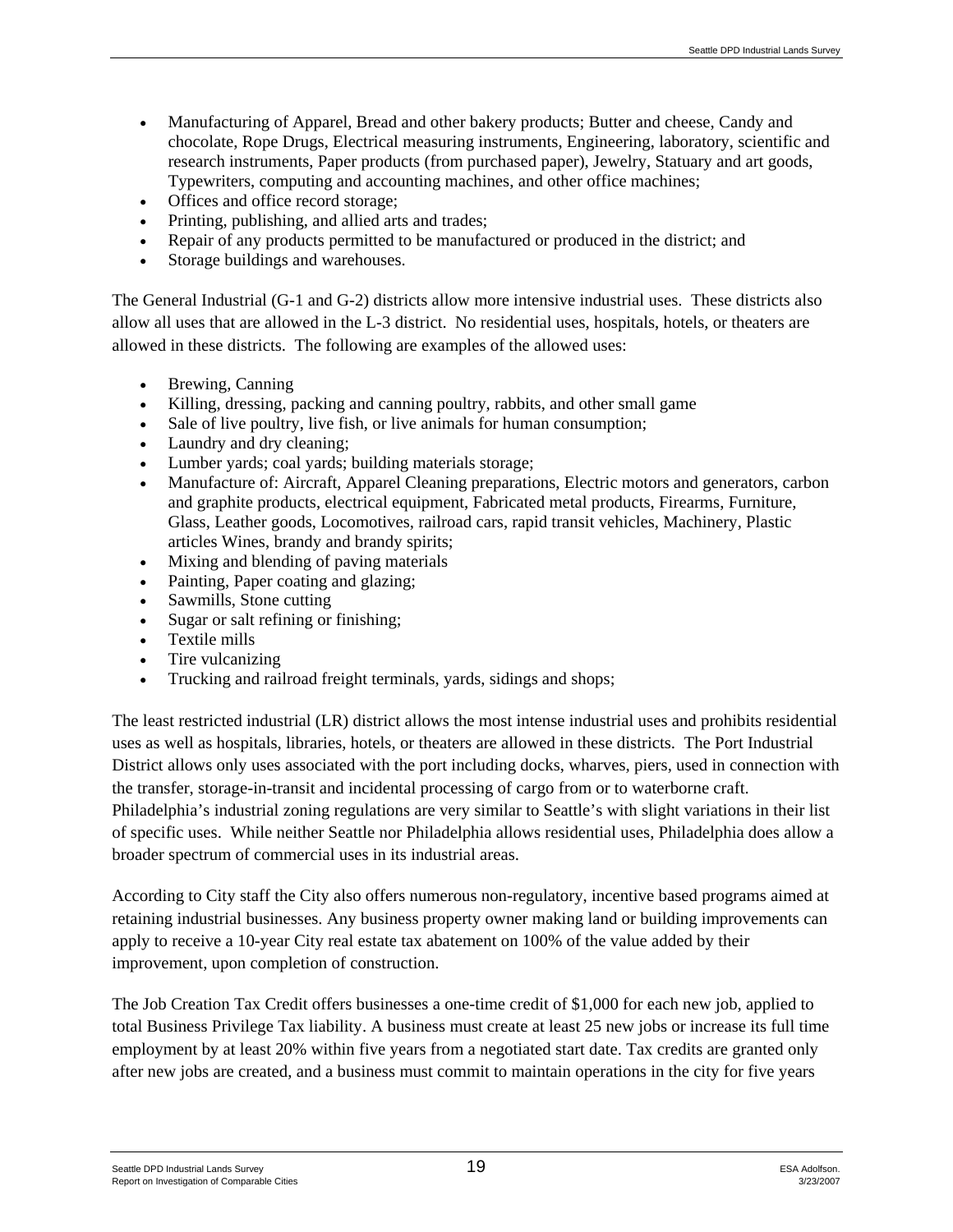after the credits are initially issued. New jobs are defined as full-time jobs with an hourly rate, excluding benefits, of at least 150% of the federal minimum wage.

A loan assistance program offered by the State Department of Commerce offers a variety of loan programs for businesses starting up, locating to, or expanding in Philadelphia through the City's delegate agencies, the Philadelphia Industrial Development Corporation (PIDC) and the Philadelphia Commercial Development Corporation (PCDC). These loans are funded by federal, state and local government sources, and are usually leveraged with private debt and equity. Loan funds at PIDC are allocated for activities that may include real estate acquisition, construction, or machinery/equipment purchase, while funding from the PCDC addresses the needs of small business. Although specific terms and conditions vary, most loan programs offer below-market rates that are intended to encourage investment in Philadelphia.

The Philadelphia Workforce Development Corporation (PWDC) is a private nonprofit organization offering comprehensive employment and training programs. PWDC provides companies with recruitment and referral services as well as customized and on-the-job training for new employees at no cost to the employer.

The Urban Industry Initiative (UII) provides proactive outreach and comprehensive business assistance to manufacturers in the lower Northeast and lower Northwest sections of the city. These areas include 425 manufacturing businesses, representing over 22,000 jobs. The UII has focused on a wide range of business concerns, and has targeted specific neighborhoods through a calling program to deliver a broad set of business assistance resources, build connections among companies, and address the "external" issues (crime, trash, and graffiti) that drive out businesses. These pieces come together as a unified retention strategy that strengthens businesses and neighborhoods.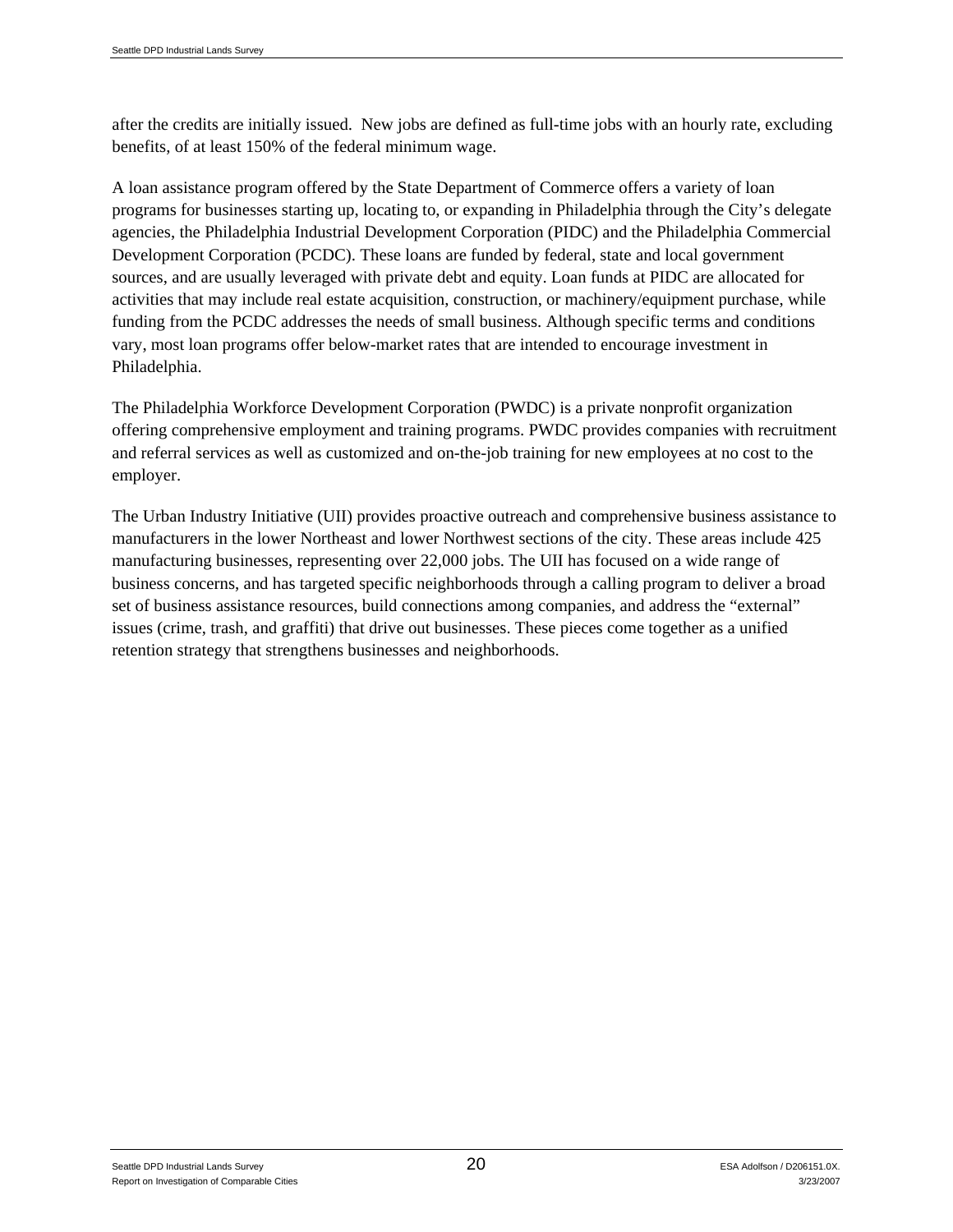### References

- City of Boston. 2006. City of Boston Back Streets. Accessed online March, 2006 at http://www.cityofboston.gov/bra/backstreets/backstreets.asp
- City of Los Angeles. 2004. Industrial Development Policy Initiative for the City of Los Angeles Phase 1 Report: Key Industrial Land Use Findings And Issues. Prepared by the Mayor's Office of Economic Development. Los Angeles, CA. http://lacity.org/Mayor/report/IDPI\_Phase\_1\_Report.pdf
- City of Los Angeles. 2005. Industrial Development Policy Initiative for the City of Los Angeles Phase II Interim Report. October. Prepared by the Mayor's Office of Economic Development. Los Angeles, CA.
- City of Minneapolis. 2006. Industrial Land Use and Employment policy Plan for the City of Minneapolis, Minnesota: Technical Report. June. Prepared by Maxfield research Inc. Minneapolis, MN. http://www.ci.minneapolis.mn.us/PLANNING/industrial-landuse.asp
- City of Portland. 1999. Regional Industrial Lands Study for Portland and Vancouver Metropolitan Area. December. Prepared by Otak, Inc. Portland, OR. http://www.metroregion.org/library\_docs/maps\_data/regionalindustriallandstudy.pdf
- City of Portland. 2006. Freight Master Plan. Prepared by the City of Portland Office of Transportation. February. Portland OR.
- City of Portland. 2007. Working Harbor Reinvestment Strategy. City of Portland Bureau of Planning. Portland, OR. http://www.portlandonline.com/planning/index.cfm?c=ecfji
- City of San Francisco. 2002. Industrial Land in San Francisco: Understanding Production, Distribution, and Repair. July. Prepared by San Francisco Planning Department, San Francisco, CA. http://www.ci.sf.ca.us/site/uploadedfiles/planning/neighborhoodplans/pdf/cw\_dpr\_chapter5\_2.pdf
- City of Seattle. 2005. A Comparison of Industrial Land Strategies. November. Prepared by Seattle Planning Commission Staff. Seattle WA.
- City of Vancouver. 1995. Industrial Lands Strategy. Prepared by City of Vancouver Planning Department. Vancouver, BC.
- C.B. Richard Ellis (CBRE). 2006a. CBRE MarketView Puget Sound Industrial, Third Quarter 2006. Available: http://www.cbre.com/Global/Research/Market+Reports/Local+Reports+Worldwide.htm. Accessed March, 2007.
- C.B. Richard Ellis (CBRE). 2006b. CBRE MarketView Portland Industrial, Third Quarter 2006. Available: